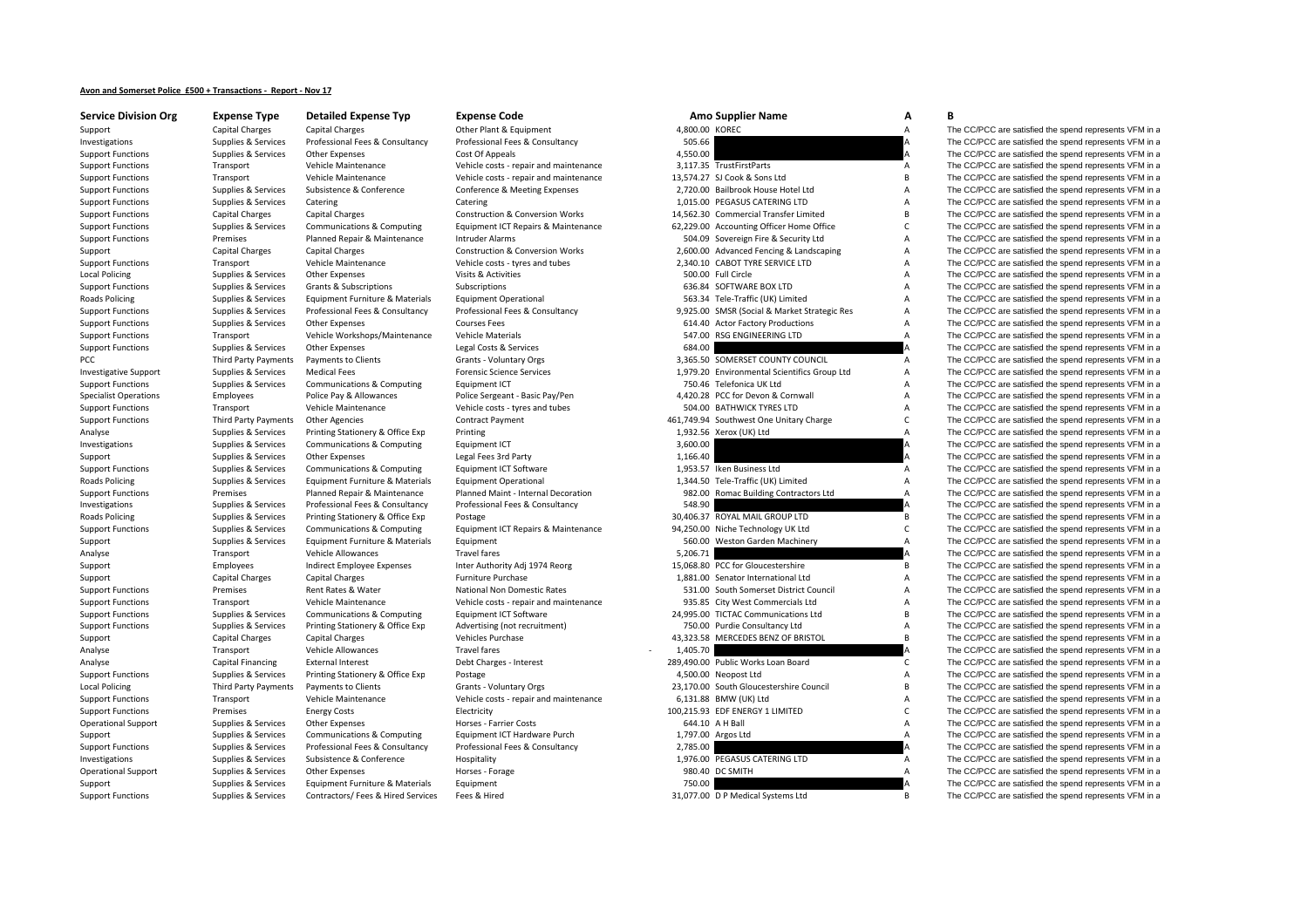| <b>Specialist Operations</b>         | Employees                   | Police Pay & Allowances            | Police Sergeant - Basic Pay/NI/Pen         |                   | 26,759.77 PCC for Devon & Cornwall             | B                         | The CC/PCC are satisfied the spend represents VFM in a |
|--------------------------------------|-----------------------------|------------------------------------|--------------------------------------------|-------------------|------------------------------------------------|---------------------------|--------------------------------------------------------|
| <b>Support Functions</b>             | Premises                    | Rent Rates & Water                 | Rents                                      |                   | 11,250.00 Bargain Parking Ltd                  | B                         | The CC/PCC are satisfied the spend represents VFM in a |
| <b>Support Functions</b>             | Supplies & Services         | Professional Fees & Consultancy    | Professional Fees & Consultancy            |                   | 3,496.50 Kendall Kingscott Ltd                 | $\overline{A}$            | The CC/PCC are satisfied the spend represents VFM in a |
| Support                              | <b>Capital Charges</b>      | <b>Capital Charges</b>             | <b>Construction &amp; Conversion Works</b> |                   | 2,200.00 North Somerset Council                | A                         | The CC/PCC are satisfied the spend represents VFM in a |
| <b>Specialist Operations</b>         | Employees                   | Police Pay & Allowances            | Police PC - Basic Pay/Pen                  |                   | 3,933.10 PCC for Devon & Cornwall              | $\overline{A}$            | The CC/PCC are satisfied the spend represents VFM in a |
| <b>Support Functions</b>             | Transport                   | Vehicle Maintenance                | Vehicle costs - fuel                       |                   | 157,431.98 Arval UK Ltd                        | $\mathsf{C}$              | The CC/PCC are satisfied the spend represents VFM in a |
| <b>Support Functions</b>             | Supplies & Services         | Catering                           | Catering                                   |                   | 5,320.00 Tower Pig Ltd                         | $\overline{A}$            | The CC/PCC are satisfied the spend represents VFM in a |
| <b>Operational Support</b>           | Supplies & Services         | Catering                           | Catering                                   |                   | 2,650.50 Loafers Sandwich Bar                  | $\overline{A}$            | The CC/PCC are satisfied the spend represents VFM in a |
| <b>Support Functions</b>             | Premises                    | Rent Rates & Water                 | National Non Domestic Rates                |                   | 50.115.00 Bath & North East Somerset           | $\overline{B}$            | The CC/PCC are satisfied the spend represents VFM in a |
| <b>Support Functions</b>             | Supplies & Services         | Equipment Furniture & Materials    | Equipment                                  |                   | 1,117.00 Vitalograph Limited                   | $\Delta$                  | The CC/PCC are satisfied the spend represents VFM in a |
| <b>Specialist Operations</b>         | Employees                   | Police Pay & Allowances            | Police Inspector - Basic Pay/NI/Pen        |                   | 17,327.84 PCC for Devon & Cornwall             | $\overline{B}$            | The CC/PCC are satisfied the spend represents VFM in a |
| <b>Support Functions</b>             | Supplies & Services         | Equipment Furniture & Materials    | Publications including books               |                   | 801.00 CHARTERED MANAGEMENT INSTITUTE          | A                         | The CC/PCC are satisfied the spend represents VFM in a |
| Investigations                       | Supplies & Services         | Subsistence & Conference           | Accommodation                              | 4,404.17          |                                                |                           | The CC/PCC are satisfied the spend represents VFM in a |
| <b>Support Functions</b>             | Third Party Payments        | Other Local Authorities or Forces  | Contributions to Other Forces              |                   | 52,705.74 PCC for Wiltshire                    | $\mathsf{C}$              | The CC/PCC are satisfied the spend represents VFM in a |
| <b>Support Functions</b>             | Supplies & Services         | Communications & Computing         | <b>Equipment ICT Software</b>              | 4.000.00 Vivasoft |                                                | $\overline{A}$            | The CC/PCC are satisfied the spend represents VFM in a |
|                                      |                             | Other Expenses                     | Legal Costs & Services                     | 1,250.00          |                                                |                           | The CC/PCC are satisfied the spend represents VFM in a |
| <b>Support Functions</b>             | Supplies & Services         |                                    |                                            |                   |                                                |                           |                                                        |
| Support                              | Capital Charges             | Capital Charges                    | Additions: Non Enhanc Cn&Wk B&I            |                   | 1,722.00 ADT Fire & Security plc               | $\mathsf{A}$              | The CC/PCC are satisfied the spend represents VFM in a |
| <b>Support Functions</b>             | Supplies & Services         | <b>Medical Fees</b>                | <b>Forensic Science Services</b>           |                   | 1,885.00 Alere Toxicology PLC                  | $\overline{A}$            | The CC/PCC are satisfied the spend represents VFM in a |
| Investigations                       | Supplies & Services         | Subsistence & Conference           | Conference & Meeting Expenses              |                   | 3,382.00 Babcock Training Ltd                  | $\overline{A}$            | The CC/PCC are satisfied the spend represents VFM in a |
| <b>Support Functions</b>             | Employees                   | <b>Indirect Employee Expenses</b>  | Reimbursements - Medical                   | 900.00            |                                                |                           | The CC/PCC are satisfied the spend represents VFM in a |
| <b>Specialist Operations</b>         | Third Party Payments        | Other Local Authorities or Forces  | Contributions to Other Forces              |                   | 9,655.12 PCC for Devon & Cornwall              | Α                         | The CC/PCC are satisfied the spend represents VFM in a |
| <b>Support Functions</b>             | Supplies & Services         | Communications & Computing         | Equipment ICT Repairs & Maintenance        |                   | 2,069.10 Rocom Ltd                             | A                         | The CC/PCC are satisfied the spend represents VFM in a |
| <b>Support Functions</b>             | Supplies & Services         | Communications & Computing         | Equipment ICT Repairs & Maintenance        |                   | 2,590.00 CIVICA UK LTD                         | A                         | The CC/PCC are satisfied the spend represents VFM in a |
| <b>Support Functions</b>             | Premises                    | Waste Disposal - Premises          | Waste Disposal - Premises                  |                   | 1,626.00 Perrys Recycling Ltd                  | $\overline{A}$            | The CC/PCC are satisfied the spend represents VFM in a |
| <b>Support Functions</b>             | Supplies & Services         | Other Expenses                     | Cost Of Appeals                            | 2,998.50          |                                                |                           | The CC/PCC are satisfied the spend represents VFM in a |
| Support                              | <b>Third Party Payments</b> | Other Local Authorities or Forces  | Contributions to Other Forces              |                   | 821.18 PCC For Essex                           | $\overline{A}$            | The CC/PCC are satisfied the spend represents VFM in a |
| Investigations                       | Supplies & Services         | Other Expenses                     | <b>Courses Fees</b>                        |                   | 2,340.00 Primary Care Commissioning CIC        | A                         | The CC/PCC are satisfied the spend represents VFM in a |
| Analyse                              | Transport                   | Vehicle Allowances                 | <b>Travel fares</b>                        | 1,580.55          |                                                |                           | The CC/PCC are satisfied the spend represents VFM in a |
| Support                              | <b>Capital Charges</b>      | Capital Charges                    | <b>Construction &amp; Conversion Works</b> |                   | 7,903.32 Artworks Solutions Ltd                | $\overline{A}$            | The CC/PCC are satisfied the spend represents VFM in a |
| <b>Support Functions</b>             | Premises                    | <b>Energy Costs</b>                | Gas                                        |                   | 15,702.87 CORONA ENERGY RETAIL 4 LTD           | $\overline{B}$            | The CC/PCC are satisfied the spend represents VFM in a |
| Analyse                              | Transport                   | Vehicle Allowances                 | <b>Travel fares</b>                        | 2,269.20          |                                                |                           | The CC/PCC are satisfied the spend represents VFM in a |
| <b>Support Functions</b>             | Supplies & Services         | Equipment Furniture & Materials    | Loose Furniture                            |                   | 2,098.00 BOF Group Ltd                         | A                         | The CC/PCC are satisfied the spend represents VFM in a |
| Support                              | Supplies & Services         | <b>Other Expenses</b>              | Legal Fees 3rd Party                       | 5,000.00          |                                                |                           | The CC/PCC are satisfied the spend represents VFM in a |
| <b>Specialist Operations</b>         | Supplies & Services         | Communications & Computing         | <b>Telephone Calls</b>                     |                   | 859.32 Bristol Airport                         | Α                         | The CC/PCC are satisfied the spend represents VFM in a |
|                                      |                             |                                    |                                            |                   | 1,149.54 Pitney Bowes Ltd                      | $\overline{A}$            | The CC/PCC are satisfied the spend represents VFM in a |
| <b>Roads Policing</b>                | Supplies & Services         | Printing Stationery & Office Exp   | Postage                                    |                   | 3.550.54 Crown Petfoods Ltd                    | $\overline{A}$            |                                                        |
| <b>Operational Support</b>           | Supplies & Services         | Other Expenses                     | Dogs - Food                                |                   | 37.147.25 Barnardos                            | $\overline{B}$            | The CC/PCC are satisfied the spend represents VFM in a |
| PCC                                  | Third Party Payments        | <b>Payments to Clients</b>         | Grants - Voluntary Orgs                    |                   |                                                |                           | The CC/PCC are satisfied the spend represents VFM in a |
| PCC                                  | Third Party Payments        | Payments to Clients                | Grants - Voluntary Orgs                    |                   | 58,323.00 Avon and Wiltshire Mental Health     | $\mathsf{C}$              | The CC/PCC are satisfied the spend represents VFM in a |
| <b>Support Functions</b>             | Transport                   | Vehicle Maintenance                | Vehicle costs - commissioning              |                   | 13,534.90 Vehicle Livery Solutions Ltd         | $\mathsf{B}$              | The CC/PCC are satisfied the spend represents VFM in a |
| Support                              | Capital Charges             | <b>Capital Charges</b>             | <b>Construction &amp; Conversion Works</b> |                   | 79,289.20 DRA Maintenance Ltd                  | $\mathsf{C}$              | The CC/PCC are satisfied the spend represents VFM in a |
| <b>Criminal Justice Arrangements</b> | Supplies & Services         | Clothing Uniforms & Laundry        | Laundry & Dry Cleaning                     |                   | 7,225.15 Royal Devon and Exeter NHS Foundati   | $\overline{A}$            | The CC/PCC are satisfied the spend represents VFM in a |
| Support                              | <b>Capital Charges</b>      | <b>Capital Charges</b>             | <b>ICT Equipment Purchase</b>              |                   | 404,670.00 Telefonica UK Limited               | $\mathsf{C}$              | The CC/PCC are satisfied the spend represents VFM in a |
| <b>Support Functions</b>             | Transport                   | Vehicle Maintenance                | Vehicle costs - repair and maintenance     |                   | 749.28 RSG ENGINEERING LTD                     | $\overline{A}$            | The CC/PCC are satisfied the spend represents VFM in a |
| <b>Support Functions</b>             | Supplies & Services         | Subsistence & Conference           | Accommodation                              |                   | 4,880.00 Hilton Bristol                        | $\overline{A}$            | The CC/PCC are satisfied the spend represents VFM in a |
| Analyse                              | Employees                   | Police Staff Pay & Allowances      | Police Staff - Police Pension              |                   | 280,799.40 Somerset County Council Pension Fun | $\mathsf{C}$              | The CC/PCC are satisfied the spend represents VFM in a |
| Support                              | Capital Charges             | <b>Capital Charges</b>             | <b>ICT Equipment Purchase</b>              |                   | 75,715.95 Telefonica UK Limited                | $\mathsf{C}$              | The CC/PCC are satisfied the spend represents VFM in a |
| Support                              | Supplies & Services         | Equipment Furniture & Materials    | Equipment                                  |                   | 1,600.00 Cardiac Science Holdings (UK) Ltd     | $\overline{A}$            | The CC/PCC are satisfied the spend represents VFM in a |
| <b>Support Functions</b>             | Supplies & Services         | Clothing Uniforms & Laundry        | Clothing & Uniforms - Issues               |                   | 1,050.12 PCC for Gloucestershire               | $\boldsymbol{\mathsf{A}}$ | The CC/PCC are satisfied the spend represents VFM in a |
| <b>Support Functions</b>             | Premises                    | Unplanned Repair & Maintenance     | Responsive Maint - Electrical              |                   | 1,333.00 Romac Building Contractors Ltd        | A                         | The CC/PCC are satisfied the spend represents VFM in a |
| Support                              | <b>Capital Charges</b>      | <b>Capital Charges</b>             | Additions: Non Enhanc Cn&Wk B&I            |                   | 1,895.14 Integral UK Ltd                       | A                         | The CC/PCC are satisfied the spend represents VFM in a |
| <b>Support Functions</b>             | Employees                   | Police Staff Pay & Allowances      | <b>Staffing Agency</b>                     |                   | 8,003.75 Securitas Security Services (UK) Lt   | $\overline{A}$            | The CC/PCC are satisfied the spend represents VFM in a |
| <b>Support Functions</b>             | Premises                    | Planned Repair & Maintenance       | Servicing - Lifts                          |                   | 1,077.00 Jackson Lift Services Ltd             | $\overline{A}$            | The CC/PCC are satisfied the spend represents VFM in a |
| <b>Support Functions</b>             | Supplies & Services         | Clothing Uniforms & Laundry        | Clothing & Uniforms - Issues               |                   | 694.43 Fowlers of Bristol Ltd                  | $\overline{A}$            | The CC/PCC are satisfied the spend represents VFM in a |
| Support                              | Supplies & Services         | Communications & Computing         | Equipment ICT Hardware Purch               |                   | 10,700.00 Data Pro IT Ltd                      | B                         | The CC/PCC are satisfied the spend represents VFM in a |
| <b>Support Functions</b>             | Supplies & Services         | Contractors/ Fees & Hired Services | Fees & Hired                               |                   | 9,248.69 CYCLESCHEME LTD                       | $\overline{A}$            | The CC/PCC are satisfied the spend represents VFM in a |
| Analyse                              | Transport                   | Vehicle Allowances                 | <b>Travel fares</b>                        | 4,528.02          |                                                |                           | The CC/PCC are satisfied the spend represents VFM in a |
| <b>Support Functions</b>             | Supplies & Services         | Other Expenses                     | <b>Courses Fees</b>                        |                   | 750.00 Penny Brohn UK Ltd                      | $\mathsf{A}$              | The CC/PCC are satisfied the spend represents VFM in a |
| <b>Support Functions</b>             | Transport                   | Vehicle Workshops/Maintenance      | <b>Vehicle Materials</b>                   |                   | 1,900.00 Vehicle Livery Solutions Ltd          | $\overline{A}$            | The CC/PCC are satisfied the spend represents VFM in a |
|                                      |                             |                                    |                                            |                   |                                                |                           |                                                        |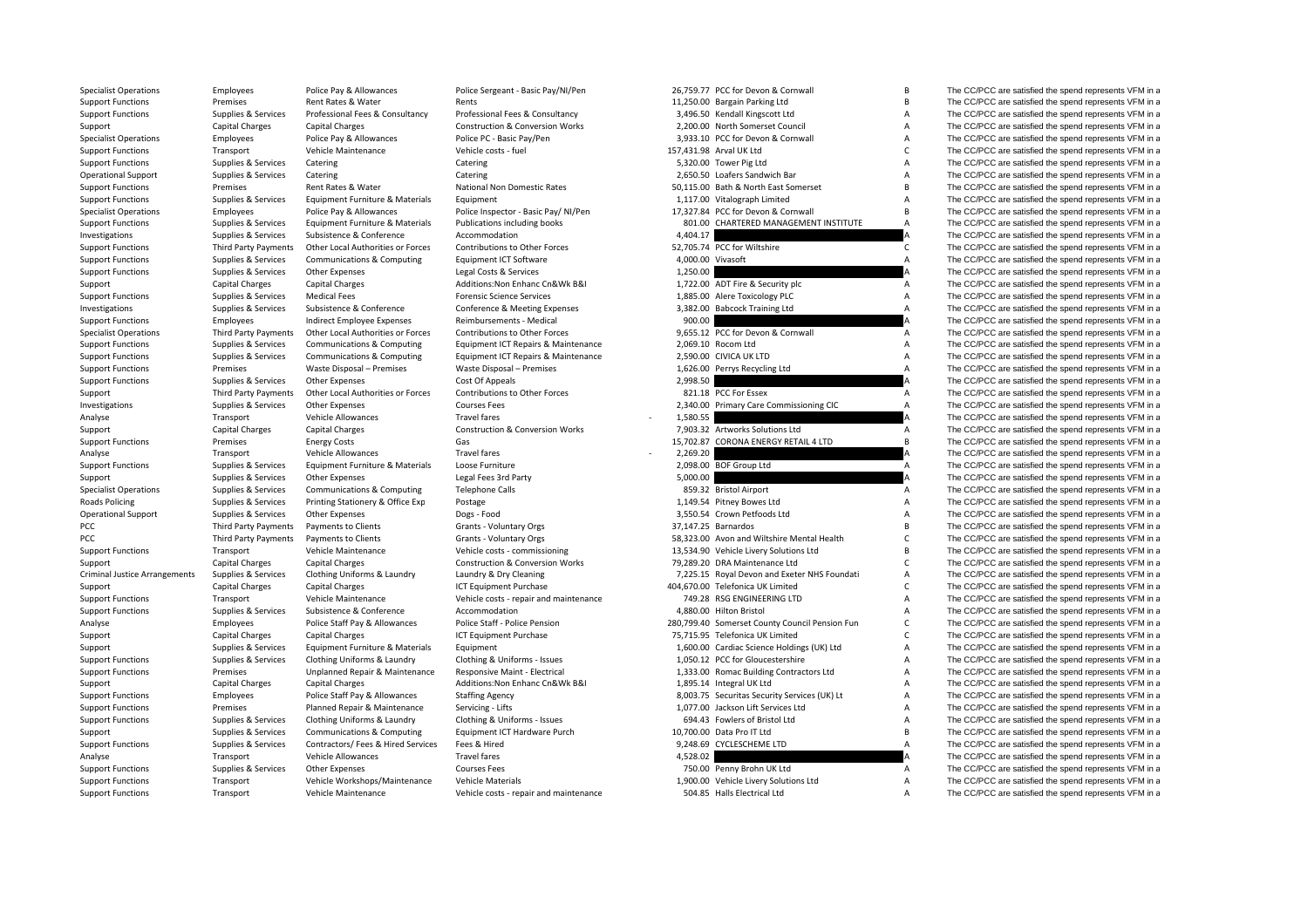| <b>Support Functions</b>             | Supplies & Services    | Professional Fees & Consultancy   | Professional Fees & Consultancy          |           | 963.00 STQ SAFE T QUIP                       | Α                 | The CC/PCC are satisfied the spend represents VFM in a                                                       |
|--------------------------------------|------------------------|-----------------------------------|------------------------------------------|-----------|----------------------------------------------|-------------------|--------------------------------------------------------------------------------------------------------------|
| <b>Support Functions</b>             | Supplies & Services    | Professional Fees & Consultancy   | Professional Fees & Consultancy          |           | 550.00 Hands Free Computing Ltd              | Α                 | The CC/PCC are satisfied the spend represents VFM in a                                                       |
| <b>Support Functions</b>             | Transport              | Vehicle Workshops/Maintenance     | Vehicle Materials                        |           | 1,204.65 Chubb Fire & Security Ltd           | Α                 | The CC/PCC are satisfied the spend represents VFM in a                                                       |
| <b>Specialist Operations</b>         | Supplies & Services    | Other Expenses                    | <b>Courses Fees</b>                      |           | 2,800.00 MI5 Security Service                | Α                 | The CC/PCC are satisfied the spend represents VFM in a                                                       |
| Disused                              | Premises               | Rent Rates & Water                | Rents                                    |           | 1,485.00 Southmead Development Trust Ltd     | A                 | The CC/PCC are satisfied the spend represents VFM in a                                                       |
| <b>Support Functions</b>             | Premises               | Planned Repair & Maintenance      | Servicing - Mechanical Plant             |           | 12,764.87 Integral UK Ltd                    | B                 | The CC/PCC are satisfied the spend represents VFM in a                                                       |
| <b>Support Functions</b>             | Supplies & Services    | Printing Stationery & Office Exp  | Advertising (not recruitment)            |           | 700.76 South West One Limited                | А                 | The CC/PCC are satisfied the spend represents VFM in a                                                       |
| PCC                                  | Third Party Payments   | Payments to Clients               | Grants - Voluntary Orgs                  |           | 24,747.75 Victim Support                     | B                 | The CC/PCC are satisfied the spend represents VFM in a                                                       |
| <b>Support Functions</b>             | Transport              | Vehicle Maintenance               | Vehicle costs - tyres and tubes          |           | 886.40 MICHELIN TYRE PLC                     | A                 | The CC/PCC are satisfied the spend represents VFM in a                                                       |
| Support                              | <b>Capital Charges</b> | Capital Charges                   | <b>ICT Equipment Purchase</b>            |           | 558,943.77 South West One Limited            | $\mathsf{C}$      | The CC/PCC are satisfied the spend represents VFM in a                                                       |
| <b>Support Functions</b>             | Premises               | Planned Repair & Maintenance      | Servicing - Mechanical Plant             |           | 7,054.14 Integral UK Ltd                     | Α                 | The CC/PCC are satisfied the spend represents VFM in a                                                       |
| Analyse                              | Transport              | Vehicle Allowances                | <b>Travel fares</b>                      | 5,221.52  |                                              |                   | The CC/PCC are satisfied the spend represents VFM in a                                                       |
|                                      |                        | Subsistence & Conference          | Accommodation                            |           | 550.00 College of Policing Ltd               | A                 | The CC/PCC are satisfied the spend represents VFM in a                                                       |
| <b>Operational Support</b>           | Supplies & Services    |                                   |                                          |           | 630.00 ECC ELECTRONIC ENGINEERING            |                   |                                                                                                              |
| <b>Support Functions</b>             | Supplies & Services    | Other Expenses                    | <b>Courses Fees</b>                      |           |                                              | A<br>$\mathsf{C}$ | The CC/PCC are satisfied the spend represents VFM in a                                                       |
| <b>Support Functions</b>             | Premises               | Rent Rates & Water                | National Non Domestic Rates              |           | 84,429.40 South Gloucestershire              |                   | The CC/PCC are satisfied the spend represents VFM in a                                                       |
| <b>Support Functions</b>             | Transport              | Vehicle Maintenance               | Vehicle costs - repair and maintenance   |           | 932.37 City West Commercials Ltd             | A                 | The CC/PCC are satisfied the spend represents VFM in a                                                       |
| <b>Operational Support</b>           | Supplies & Services    | Other Expenses                    | Vet Fees & Supplies                      |           | 1,930.60 Quantock Veterinary Hospital Ltd    | A                 | The CC/PCC are satisfied the spend represents VFM in a                                                       |
| <b>Support Functions</b>             | Transport              | Vehicle Maintenance               | Vehicle costs - repair and maintenance   |           | 597.33 Bristol Batteries Ltd                 | А                 | The CC/PCC are satisfied the spend represents VFM in a                                                       |
| <b>Investigative Support</b>         | Supplies & Services    | <b>Medical Fees</b>               | <b>Forensic Science Services</b>         |           | 1,600.00 WESTON AREA HEALTH TRUST            | А                 | The CC/PCC are satisfied the spend represents VFM in a                                                       |
| <b>Support Functions</b>             | Supplies & Services    | Grants & Subscriptions            | Subscriptions                            |           | 639.17 Chief Police Officer Staff Associat   | A                 | The CC/PCC are satisfied the spend represents VFM in a                                                       |
| <b>Support Functions</b>             | Premises               | Rent Rates & Water                | National Non Domestic Rates              |           | 91,413.02 Bristol City Council               | $\mathsf{C}$      | The CC/PCC are satisfied the spend represents VFM in a                                                       |
| <b>Support Functions</b>             | Premises               | Rent Rates & Water                | National Non Domestic Rates              |           | 1,377.00 West Somerset Council Rates/Council | A                 | The CC/PCC are satisfied the spend represents VFM in a                                                       |
| <b>Support Functions</b>             | Employees              | <b>Indirect Employee Expenses</b> | Reimbursements - Medical                 | 1,800.00  |                                              |                   | The CC/PCC are satisfied the spend represents VFM in a                                                       |
| <b>Support Functions</b>             | Premises               | Rent Rates & Water                | Rents                                    |           | 2,782.00 WINTERBOURNE PARISH COUNCIL         | A                 | The CC/PCC are satisfied the spend represents VFM in a                                                       |
| <b>Specialist Operations</b>         | Transport              | Vehicle Maintenance               | Vehicle costs - fuel                     | 3,053.93  |                                              |                   | The CC/PCC are satisfied the spend represents VFM in a                                                       |
| Support                              | Supplies & Services    | Equipment Furniture & Materials   | Equipment Repairs & Maintenance          |           | 780.00 Falcon Pest Control Ltd               | Α                 | The CC/PCC are satisfied the spend represents VFM in a                                                       |
| <b>Specialist Operations</b>         | Supplies & Services    | Communications & Computing        | <b>Equipment ICT Software</b>            |           | 29,461.00 Forensic Analytics Ltd             | <b>B</b>          | The CC/PCC are satisfied the spend represents VFM in a                                                       |
| <b>Support Functions</b>             | Premises               | Planned Repair & Maintenance      | Servicing - CCTV                         |           | 5,633.41 Sovereign Fire & Security Ltd       | $\overline{A}$    | The CC/PCC are satisfied the spend represents VFM in a                                                       |
| <b>Specialist Operations</b>         | Supplies & Services    | Subsistence & Conference          | Accommodation                            | 875.00    |                                              |                   | The CC/PCC are satisfied the spend represents VFM in a                                                       |
| <b>Support Functions</b>             | Supplies & Services    | Communications & Computing        | Equipment ICT                            |           | 78,278.06 SOUTHWEST ONE ICT                  | C                 | The CC/PCC are satisfied the spend represents VFM in a                                                       |
| <b>Specialist Operations</b>         | Premises               | <b>Energy Costs</b>               | Electricity                              |           | 23,828.69 British Gas Business (Electric)    | B                 | The CC/PCC are satisfied the spend represents VFM in a                                                       |
| <b>Support Functions</b>             | Employees              | Indirect Employee Expenses        | Reimbursements - Medical                 | 1,800.00  |                                              |                   | The CC/PCC are satisfied the spend represents VFM in a                                                       |
| PCC                                  | Third Party Payments   | Payments to Clients               | Grants - Voluntary Orgs                  |           | 16,215.00 Next Link                          | B                 | The CC/PCC are satisfied the spend represents VFM in a                                                       |
| <b>Criminal Justice Arrangements</b> | Supplies & Services    | Catering                          | Catering                                 |           | 927.10 PEGASUS CATERING LTD                  | A                 | The CC/PCC are satisfied the spend represents VFM in a                                                       |
|                                      | Supplies & Services    | Other Expenses                    | Legal Fees 3rd Party                     | 777.60    |                                              |                   | The CC/PCC are satisfied the spend represents VFM in a                                                       |
| Support                              |                        |                                   |                                          | 67,500.00 |                                              |                   |                                                                                                              |
| Support                              | Supplies & Services    | Other Expenses                    | Legal Fees 3rd Party                     |           |                                              |                   | The CC/PCC are satisfied the spend represents VFM in a                                                       |
| Support                              | <b>Capital Charges</b> | <b>Capital Charges</b>            | ICT Equipment Purchase                   |           | 23,270.83 JML Software Solutions Ltd         | В                 | The CC/PCC are satisfied the spend represents VFM in a                                                       |
| <b>Support Functions</b>             | Transport              | Vehicle Maintenance               | Vehicle costs - repair and maintenance   |           | 640.97 Mill Autoquip                         | A                 | The CC/PCC are satisfied the spend represents VFM in a                                                       |
| <b>Specialist Operations</b>         | Employees              | Police Pay & Allowances           | Police Superintendent - Basic Pay/NI/Pen |           | 17,521.34 PCC for Wiltshire                  | B                 | The CC/PCC are satisfied the spend represents VFM in a                                                       |
| <b>Operational Support</b>           | Supplies & Services    | Other Expenses                    | Dogs - Kennel Purchase & Maint           |           | 2,244.00 Abbots Leigh Boarding Kennels       | А                 | The CC/PCC are satisfied the spend represents VFM in a                                                       |
| <b>Support Functions</b>             | Supplies & Services    | Other Expenses                    | <b>Courses Fees</b>                      |           | 2,690.00 CIPFA Business Limited              | A                 | The CC/PCC are satisfied the spend represents VFM in a                                                       |
| <b>Specialist Operations</b>         | Supplies & Services    | Equipment Furniture & Materials   | Publications including books             |           | 5,750.00 AJS Group Ltd                       | A                 | The CC/PCC are satisfied the spend represents VFM in a                                                       |
| <b>Support Functions</b>             | Premises               | Planned Repair & Maintenance      | Planned Maint - Internal Decoration      |           | 656.25 Grinters Limited                      | A                 | The CC/PCC are satisfied the spend represents VFM in a                                                       |
| <b>Support Functions</b>             | Supplies & Services    | Clothing Uniforms & Laundry       | Clothing & Uniforms - Issues             | 544.50    |                                              |                   | The CC/PCC are satisfied the spend represents VFM in a                                                       |
| <b>Support Functions</b>             | Transport              | Vehicle Maintenance               | Vehicle costs - tyres and tubes          |           | 16,563.05 GOODYEAR DUNLOP TYRES UK LTD       | B                 | The CC/PCC are satisfied the spend represents VFM in a                                                       |
| Analyse                              | Transport              | Vehicle Allowances                | <b>Travel fares</b>                      | 1,087.82  |                                              |                   | The CC/PCC are satisfied the spend represents VFM in a                                                       |
| <b>Support Functions</b>             | Supplies & Services    | Other Expenses                    | Cost Of Appeals                          | 750.00    |                                              |                   | The CC/PCC are satisfied the spend represents VFM in a                                                       |
| <b>Support Functions</b>             | Premises               | Rent Rates & Water                | Rents                                    |           | 10,600.00 North Somerset Council             | B                 | The CC/PCC are satisfied the spend represents VFM in a                                                       |
| Support                              | <b>Capital Charges</b> | <b>Capital Charges</b>            | Additions: Non Enhanc Cn&Wk B&I          |           | 3,711.31 Integral UK Ltd                     | $\overline{A}$    | The CC/PCC are satisfied the spend represents VFM in a                                                       |
| <b>Support Functions</b>             | Supplies & Services    | Other Expenses                    | Cost Of Appeals                          | 1,000.00  |                                              |                   | The CC/PCC are satisfied the spend represents VFM in a                                                       |
| <b>Support Functions</b>             | Supplies & Services    | Clothing Uniforms & Laundry       | Laundry & Dry Cleaning                   |           | 942.33 Royal Devon and Exeter NHS Foundati   | A                 | The CC/PCC are satisfied the spend represents VFM in a                                                       |
| <b>Support Functions</b>             | Supplies & Services    | Printing Stationery & Office Exp  | Postage                                  |           | 7,706.28 PURCHASE POWER                      | Α                 | The CC/PCC are satisfied the spend represents VFM in a                                                       |
| <b>Specialist Operations</b>         | Premises               | Rent Rates & Water                | Water Charges/Sewerages                  |           | 15,348.09 Water2Business                     | <b>B</b>          | The CC/PCC are satisfied the spend represents VFM in a                                                       |
| <b>Support Functions</b>             | Supplies & Services    | Other Expenses                    | <b>Courses Fees</b>                      |           | 7,032.70 College of Policing Ltd             | A                 | The CC/PCC are satisfied the spend represents VFM in a                                                       |
| <b>Operational Support</b>           | Supplies & Services    | Other Expenses                    | <b>Publicity &amp; Promotions</b>        |           | 5,335.38 Bauer Corporate Services            | А                 | The CC/PCC are satisfied the spend represents VFM in a                                                       |
| <b>Operational Support</b>           | Supplies & Services    | Other Expenses                    | Vet Fees & Supplies                      |           | 3,198.67 B & W Equine Group Ltd              | A                 | The CC/PCC are satisfied the spend represents VFM in a                                                       |
| Support                              | <b>Capital Charges</b> | <b>Capital Charges</b>            | <b>ICT Equipment Purchase</b>            |           | 113,818.17 Telefonica UK Limited             | $\mathsf{C}$      | The CC/PCC are satisfied the spend represents VFM in a                                                       |
|                                      |                        |                                   | الممتسمة والتراسية والمرابع              |           |                                              |                   | $TL = \bigcap_{n=1}^{n} \bigcap_{n=1}^{n} \bigcap_{n=1}^{n} \bigcap_{n=1}^{n} L_{n} = L_{n} + L_{n} + L_{n}$ |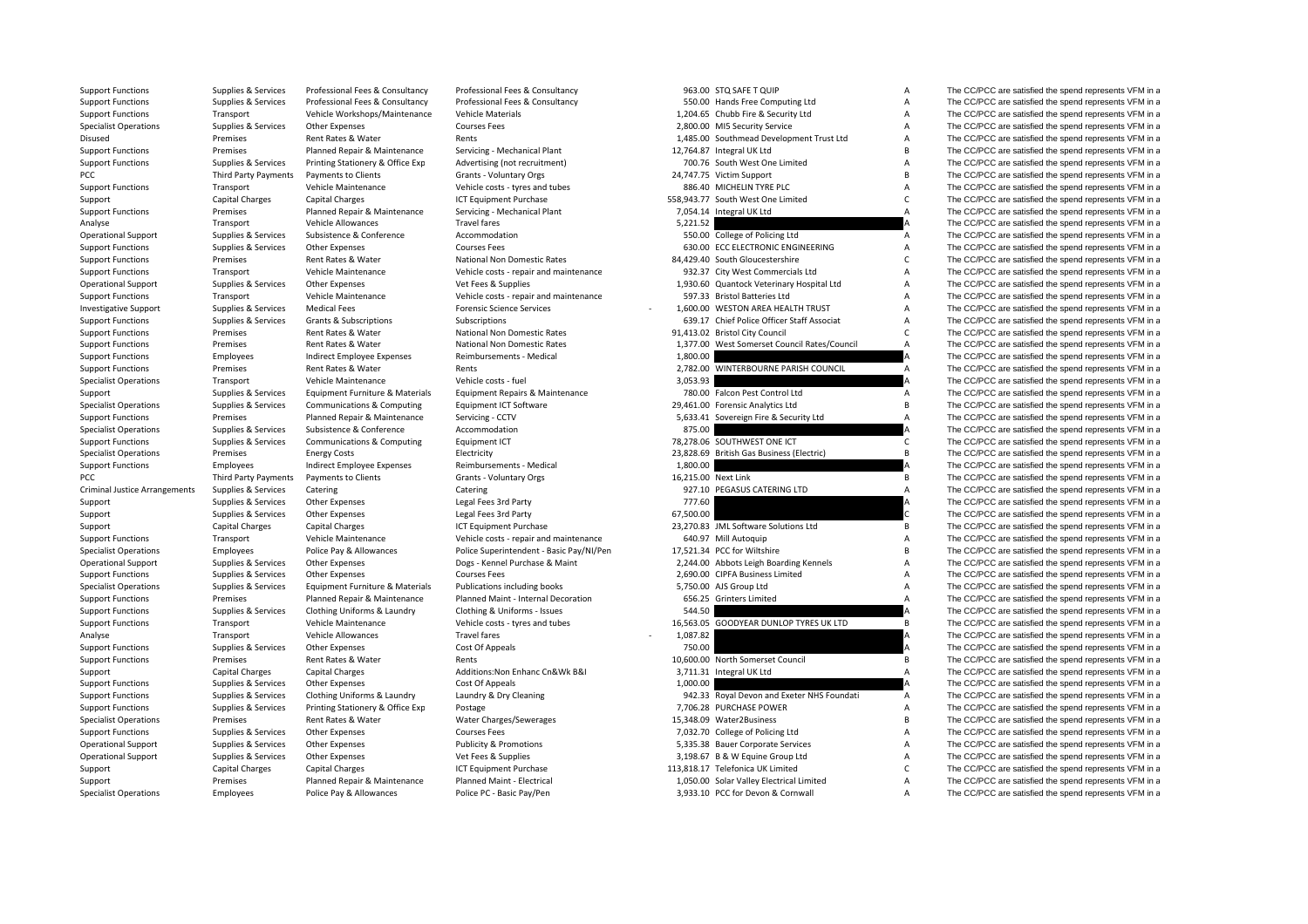| Specialist Operations        | Employees              | POIICE Pay & Allowances         | Police Chief Inspector - Basic Pay/Ni/PEN  |                | 6,537.32 PCC for Gloucestershire              | $\mathsf{A}$              | The CC/PCC are satisfied the spend represents VFM in a |
|------------------------------|------------------------|---------------------------------|--------------------------------------------|----------------|-----------------------------------------------|---------------------------|--------------------------------------------------------|
| <b>Specialist Operations</b> | Supplies & Services    | <b>Other Expenses</b>           | <b>Courses Fees</b>                        |                | 1,099.20 Think Different Events Ltd           | A                         | The CC/PCC are satisfied the spend represents VFM in a |
| <b>Support Functions</b>     | Premises               | Rent Rates & Water              | National Non Domestic Rates                |                | 1,211.00 Mendip District Council              | A                         | The CC/PCC are satisfied the spend represents VFM in a |
| <b>Support Functions</b>     | Transport              | Vehicle Maintenance             | Vehicle costs - repair and maintenance     |                | 1,120.00 Babcock Vehicle Engineering Limited  | A                         | The CC/PCC are satisfied the spend represents VFM in a |
| Support                      | Supplies & Services    | Catering                        | Catering                                   |                | 1,875.00 Cafe Amore Bristol Ltd               | $\boldsymbol{\mathsf{A}}$ | The CC/PCC are satisfied the spend represents VFM in a |
| <b>Support Functions</b>     | Supplies & Services    | Communications & Computing      | Equipment ICT                              |                | 31,051.66 Telefonica UK Limited               | $\overline{B}$            | The CC/PCC are satisfied the spend represents VFM in a |
| Support                      | Capital Charges        | <b>Capital Charges</b>          | Additions: Non Enhanc Cn&Wk B&I            |                | 1,165.72 Pickfords Business Solutions         | $\boldsymbol{\mathsf{A}}$ | The CC/PCC are satisfied the spend represents VFM in a |
| Support                      | Supplies & Services    | Equipment Furniture & Materials | <b>Equipment Operational</b>               |                | 10,044.00 ECC ELECTRONIC ENGINEERING          | B                         | The CC/PCC are satisfied the spend represents VFM in a |
| Support                      | Supplies & Services    | Communications & Computing      | Equipment ICT Hardware Purch               |                | 2,401.22 Dell Corporation Ltd                 | $\boldsymbol{\mathsf{A}}$ | The CC/PCC are satisfied the spend represents VFM in a |
| <b>Support Functions</b>     | Supplies & Services    | Equipment Furniture & Materials | Equipment                                  |                | 686.02 Jordan Leisure Systems T/A Jordan F    | $\boldsymbol{\mathsf{A}}$ | The CC/PCC are satisfied the spend represents VFM in a |
| <b>Support Functions</b>     | Premises               | Planned Repair & Maintenance    | Repairs & Maint General                    |                | 40,432.23 Integral UK Ltd                     | B                         | The CC/PCC are satisfied the spend represents VFM in a |
| <b>Support Functions</b>     | Supplies & Services    | Catering                        | Catering                                   |                | 1,291.25 PEGASUS CATERING LTD                 | A                         | The CC/PCC are satisfied the spend represents VFM in a |
| <b>Support Functions</b>     | Premises               | Rent Rates & Water              | National Non Domestic Rates                |                | 548.00 South Somerset District Council        | A                         | The CC/PCC are satisfied the spend represents VFM in a |
| <b>Support Functions</b>     | Supplies & Services    | Equipment - Consumables         | Equipment - Consumables                    |                | 4,852.30 GMK Ltd                              | A                         | The CC/PCC are satisfied the spend represents VFM in a |
| <b>Support Functions</b>     | Premises               | Planned Repair & Maintenance    | <b>Alterations to Buildings</b>            |                | 540.00 Romac Building Contractors Ltd         | $\boldsymbol{\mathsf{A}}$ | The CC/PCC are satisfied the spend represents VFM in a |
| <b>Support Functions</b>     | Premises               | Planned Repair & Maintenance    | Servicing - Fire Alarm                     |                | 3,243.00 Sovereign Fire & Security Ltd        | $\boldsymbol{\mathsf{A}}$ | The CC/PCC are satisfied the spend represents VFM in a |
| <b>Support Functions</b>     | Supplies & Services    | Communications & Computing      | Equipment ICT                              |                | 1,944.00 Vodafone                             | A                         | The CC/PCC are satisfied the spend represents VFM in a |
| Support                      | Supplies & Services    | Other Expenses                  | Legal Costs & Services                     | 1,882.08       |                                               | A                         | The CC/PCC are satisfied the spend represents VFM in a |
| <b>Support Functions</b>     | Supplies & Services    | Other Expenses                  | Legal Costs & Services                     | 1,600.00       |                                               | A                         | The CC/PCC are satisfied the spend represents VFM in a |
| <b>Investigative Support</b> | Supplies & Services    | <b>Medical Fees</b>             | Pathologists reports                       |                | 2,586.00 Dr R J Delaney                       | A                         | The CC/PCC are satisfied the spend represents VFM in a |
| <b>Support Functions</b>     |                        | Professional Fees & Consultancy | Professional Fees & Consultancy            |                | 1,500.00 Inspiring Sustainability             | A                         | The CC/PCC are satisfied the spend represents VFM in a |
|                              | Supplies & Services    | Vehicle Allowances              |                                            | 3,676.62       |                                               |                           | The CC/PCC are satisfied the spend represents VFM in a |
| Analyse                      | Transport              |                                 | Travel fares                               |                |                                               |                           |                                                        |
| <b>Support Functions</b>     | Supplies & Services    | Equipment Furniture & Materials | <b>Equipment Operational</b>               |                | 2,767.68 GMK Ltd                              | A                         | The CC/PCC are satisfied the spend represents VFM in a |
| Support                      | Employees              | Indirect Employee Expenses      | Inter Authority Adj 1974 Reorg             |                | 14,895.23 PCC for Gloucestershire             | B                         | The CC/PCC are satisfied the spend represents VFM in a |
| <b>Support Functions</b>     | Premises               | Rent Rates & Water              | Hire of Accommodation                      |                | 9,616.12 Hilton Bristol                       | $\overline{A}$            | The CC/PCC are satisfied the spend represents VFM in a |
| <b>Support Functions</b>     | Premises               | Rent Rates & Water              | Hire of Accommodation                      |                | 17,666.06 Hilton Bristol                      | $\overline{B}$            | The CC/PCC are satisfied the spend represents VFM in a |
| <b>Support Functions</b>     | Supplies & Services    | Equipment Furniture & Materials | Publications including books               |                | 1,919.40 BOOKSOURCE                           | $\overline{A}$            | The CC/PCC are satisfied the spend represents VFM in a |
| <b>Support Functions</b>     | Premises               | Rent Rates & Water              | National Non Domestic Rates                |                | 11,831.00 South Somerset District Council     | $\overline{B}$            | The CC/PCC are satisfied the spend represents VFM in a |
| Support                      | Capital Charges        | <b>Capital Charges</b>          | Other Plant & Equipment                    | 8.000.00 KOREC |                                               | $\overline{A}$            | The CC/PCC are satisfied the spend represents VFM in a |
| <b>Operational Support</b>   | Supplies & Services    | Other Expenses                  | Vet Fees & Supplies                        |                | 1,403.58 Golden Valley Veterinary Hospital    | A                         | The CC/PCC are satisfied the spend represents VFM in a |
| <b>Support Functions</b>     | Premises               | Planned Repair & Maintenance    | Fire Alarms                                |                | 581.86 Sovereign Fire & Security Ltd          | A                         | The CC/PCC are satisfied the spend represents VFM in a |
| <b>Support Functions</b>     | Supplies & Services    | Equipment Furniture & Materials | Equipment                                  |                | 1,450.00 Blyth Equipment                      | A                         | The CC/PCC are satisfied the spend represents VFM in a |
| <b>Support Functions</b>     | Supplies & Services    | Communications & Computing      | Equipment ICT Repairs & Maintenance        |                | 70,911.99 Capita Secure Information Solutions | $\mathsf{C}$              | The CC/PCC are satisfied the spend represents VFM in a |
| <b>Support Functions</b>     | Supplies & Services    | Communications & Computing      | Equipment ICT Software                     |                | 5,154.07 WPC Software Ltd                     | $\boldsymbol{\mathsf{A}}$ | The CC/PCC are satisfied the spend represents VFM in a |
| <b>Support Functions</b>     | Premises               | Unplanned Repair & Maintenance  | Responsive Maint - Electrical              |                | 525.00 NETWORK SECURITY SYSTEMS EUROPE (UK    | $\boldsymbol{\mathsf{A}}$ | The CC/PCC are satisfied the spend represents VFM in a |
| <b>Specialist Operations</b> | Employees              | Police Pay & Allowances         | Police Inspector - Basic Pay/NI/Pens       |                | 6,119.25 PCC for Wiltshire                    | A                         | The CC/PCC are satisfied the spend represents VFM in a |
| <b>Support Functions</b>     | Transport              | Vehicle Maintenance             | Vehicle costs - repair and maintenance     |                | 597.33 Bristol Batteries Ltd                  | $\boldsymbol{\mathsf{A}}$ | The CC/PCC are satisfied the spend represents VFM in a |
| <b>Support Functions</b>     | Supplies & Services    | Communications & Computing      | Equipment ICT Repairs & Maintenance        |                | 17,711.58 Specialist Computer Centres         | $\overline{B}$            | The CC/PCC are satisfied the spend represents VFM in a |
| Support                      | <b>Capital Charges</b> | <b>Capital Charges</b>          | <b>ICT Equipment Purchase</b>              |                | 298,460.00 Telefonica UK Limited              | $\mathsf{C}$              | The CC/PCC are satisfied the spend represents VFM in a |
| <b>Support Functions</b>     | Supplies & Services    | Communications & Computing      | Equipment ICT Repairs & Maintenance        |                | 2,084.00 Basware Holdings Limited             | A                         | The CC/PCC are satisfied the spend represents VFM in a |
| Support                      | Capital Charges        | <b>Capital Charges</b>          | <b>Construction &amp; Conversion Works</b> |                | 43,785.00 Solar Valley Electrical Limited     | B                         | The CC/PCC are satisfied the spend represents VFM in a |
| Investigations               | Supplies & Services    | Catering                        | Catering                                   |                | 1,728.00 Sodexo Limited                       | $\boldsymbol{\mathsf{A}}$ | The CC/PCC are satisfied the spend represents VFM in a |
| <b>Specialist Operations</b> | Supplies & Services    | Equipment Furniture & Materials | Equipment                                  |                | 639.90 Banner Group Limited                   | A                         | The CC/PCC are satisfied the spend represents VFM in a |
| Support                      | Capital Charges        | <b>Capital Charges</b>          | ICT Equipment Purchase                     |                | 92,324.61 Telefonica UK Limited               | $\mathsf{C}$              | The CC/PCC are satisfied the spend represents VFM in a |
| <b>Investigative Support</b> | Supplies & Services    | <b>Medical Fees</b>             | <b>Forensic Science Services</b>           |                | 2,103.00 MASS SPEC ANALYTICAL LTD             | $\boldsymbol{\mathsf{A}}$ | The CC/PCC are satisfied the spend represents VFM in a |
| <b>Specialist Operations</b> | Employees              | Police Pay & Allowances         | Police Inspector - Basic Pay/NI/ Pension   |                | 5,998.17 PCC for Devon & Cornwall             | $\boldsymbol{\mathsf{A}}$ | The CC/PCC are satisfied the spend represents VFM in a |
| <b>Specialist Operations</b> | Supplies & Services    | Equipment Furniture & Materials | Equipment                                  |                | 1,440.00 Everything Branded                   | $\overline{A}$            | The CC/PCC are satisfied the spend represents VFM in a |
| Support                      | Supplies & Services    | Other Expenses                  | Legal Costs & Services                     | 14,000.00      |                                               | B                         | The CC/PCC are satisfied the spend represents VFM in a |
| Roads Policing               | Supplies & Services    | Equipment Furniture & Materials | Equipment                                  |                | 910.00 LION LABORATORIES LTD                  | $\boldsymbol{\mathsf{A}}$ | The CC/PCC are satisfied the spend represents VFM in a |
| <b>Support Functions</b>     | Supplies & Services    | Professional Fees & Consultancy | Professional Fees & Consultancy            | 619.00         |                                               | A                         | The CC/PCC are satisfied the spend represents VFM in a |
| Support                      | Capital Charges        | <b>Capital Charges</b>          | ICT Equipment Purchase                     |                | 207,877.50 Telefonica UK Limited              | C                         | The CC/PCC are satisfied the spend represents VFM in a |
| <b>Support Functions</b>     | Premises               | Unplanned Repair & Maintenance  | Responsive Maint - Electrical              |                | 850.00 Solar Valley Electrical Limited        | $\overline{A}$            | The CC/PCC are satisfied the spend represents VFM in a |
| Support                      | Supplies & Services    | Other Expenses                  | Legal Fees 3rd Party                       | 2,498.52       |                                               |                           | The CC/PCC are satisfied the spend represents VFM in a |
| Support                      | Premises               | Rent Rates & Water              | Rents                                      |                | 820.84 Summervale Surgery                     | A                         | The CC/PCC are satisfied the spend represents VFM in a |
| <b>Specialist Operations</b> | Premises               | Rent Rates & Water              | Rents                                      | 7,228.00       |                                               | А                         | The CC/PCC are satisfied the spend represents VFM in a |
| Investigations               | Supplies & Services    | Communications & Computing      | Equipment ICT                              |                | 519.86 Telefonica UK Limited                  | $\overline{A}$            | The CC/PCC are satisfied the spend represents VFM in a |
| Analyse                      | Transport              | Vehicle Allowances              | <b>Travel fares</b>                        | 4,543.92       |                                               | A                         | The CC/PCC are satisfied the spend represents VFM in a |
| <b>Support Functions</b>     | Premises               | Rent Rates & Water              | National Non Domestic Rates                |                | 640.00 Taunton Deane Borough Council          | $\overline{A}$            | The CC/PCC are satisfied the spend represents VFM in a |
|                              |                        |                                 |                                            |                |                                               |                           |                                                        |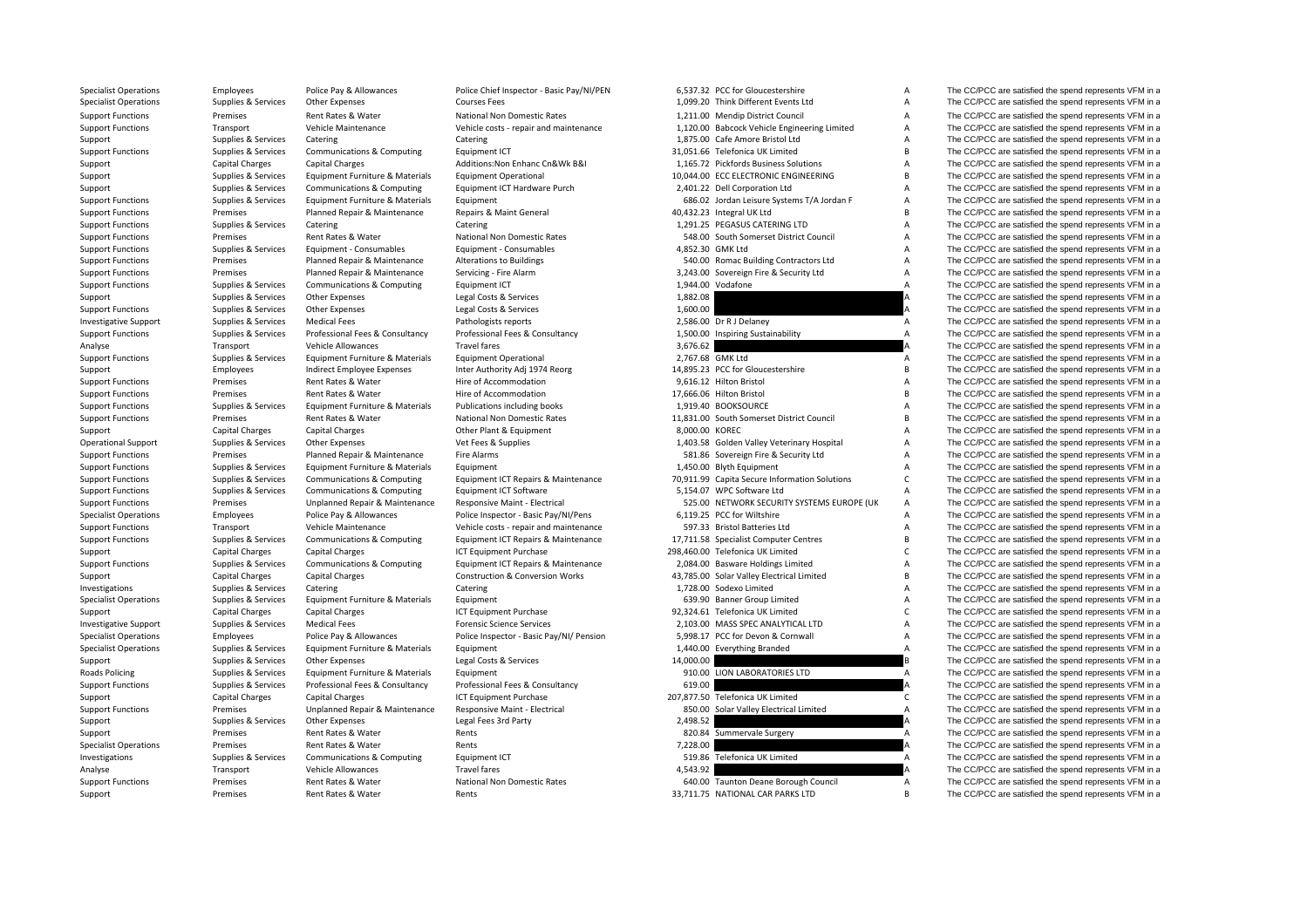| Support                              | Capital Charges             | <b>Capital Charges</b>             | Furniture Purchase                        |          | 3,420.00 Romac Building Contractors Ltd         | A                         | The CC/PCC are satisfied the spend represents VFM in a |
|--------------------------------------|-----------------------------|------------------------------------|-------------------------------------------|----------|-------------------------------------------------|---------------------------|--------------------------------------------------------|
| <b>Investigative Support</b>         | Supplies & Services         | <b>Medical Fees</b>                | <b>Forensic Science Services</b>          |          | 16,479.50 Key Forensic Services Ltd             | $\overline{B}$            | The CC/PCC are satisfied the spend represents VFM in a |
| <b>Specialist Operations</b>         | Supplies & Services         | Communications & Computing         | Equipment ICT Repairs & Maintenance       | 7,987.00 |                                                 |                           | The CC/PCC are satisfied the spend represents VFM in a |
| <b>Criminal Justice Arrangements</b> | Transport                   | Vehicle Allowances                 | <b>Travel fares</b>                       |          | 1,300.00 First Bristol Limited                  | Α                         | The CC/PCC are satisfied the spend represents VFM in a |
| <b>Support Functions</b>             | Transport                   | Vehicle Maintenance                | Vehicle costs - repair and maintenance    |          | 4,910.30 Clifford Thames Limited                | A                         | The CC/PCC are satisfied the spend represents VFM in a |
| <b>Support Functions</b>             | Premises                    | Unplanned Repair & Maintenance     | Responsive Maint - Ext Works              |          | 500.00 Walker Fire UK Ltd                       | $\overline{A}$            | The CC/PCC are satisfied the spend represents VFM in a |
| <b>Specialist Operations</b>         | Supplies & Services         | Subsistence & Conference           | Accommodation                             | 5,204.00 |                                                 | A                         | The CC/PCC are satisfied the spend represents VFM in a |
| <b>Support Functions</b>             | Transport                   | Vehicle Maintenance                | Vehicle costs - repair and maintenance    |          | 552.55 Mill Autoquip                            | Α                         | The CC/PCC are satisfied the spend represents VFM in a |
| <b>Support Functions</b>             | Supplies & Services         | Equipment Furniture & Materials    | <b>Equipment Cleaning &amp; Materials</b> |          | 800.00 W A Products (UK) LTD                    | A                         | The CC/PCC are satisfied the spend represents VFM in a |
| <b>Investigative Support</b>         | Supplies & Services         | <b>Medical Fees</b>                | <b>Forensic Science Services</b>          |          | 8,358.00 Dr A J Jeffery                         | A                         | The CC/PCC are satisfied the spend represents VFM in a |
| Support                              | Supplies & Services         | Communications & Computing         | Equipment ICT                             |          | 16,361.26 BRITISH TELECOMMUNICATIONS PLC        | B                         | The CC/PCC are satisfied the spend represents VFM in a |
| <b>Support Functions</b>             | Transport                   | Vehicle Maintenance                | Vehicle costs - tyres and tubes           |          | 756.70 MICHELIN TYRE PLC                        | $\overline{A}$            | The CC/PCC are satisfied the spend represents VFM in a |
| <b>Operational Support</b>           | Premises                    | Planned Repair & Maintenance       | <b>Grounds Maintenance</b>                |          | 800.00 Landscape Services South West Ltd        | $\boldsymbol{\mathsf{A}}$ | The CC/PCC are satisfied the spend represents VFM in a |
|                                      | Capital Charges             | <b>Capital Charges</b>             | Vehicles Purchase                         |          | 21,010.57 Volkswagen Group UK Ltd Vehicles      | B                         | The CC/PCC are satisfied the spend represents VFM in a |
| Support<br>Analyse                   | Supplies & Services         | Other Expenses                     | <b>Courses Fees</b>                       |          | 1,890.00 SJ Event Consultancy Limited           | $\boldsymbol{\mathsf{A}}$ | The CC/PCC are satisfied the spend represents VFM in a |
|                                      |                             |                                    |                                           |          | 3,425.00 Studio Diva                            | A                         |                                                        |
| PCC                                  | Supplies & Services         | Printing Stationery & Office Exp   | Reprographics                             |          |                                                 |                           | The CC/PCC are satisfied the spend represents VFM in a |
| <b>Support Functions</b>             | Supplies & Services         | Communications & Computing         | Equipment ICT Software                    |          | 1,125.00 Iken Business Ltd                      | A<br>$\overline{B}$       | The CC/PCC are satisfied the spend represents VFM in a |
| Support                              | Capital Charges             | <b>Capital Charges</b>             | Other Plant & Equipment                   |          | 12,815.00 Cleartone Telecoms Ltd                |                           | The CC/PCC are satisfied the spend represents VFM in a |
| <b>Support Functions</b>             | Supplies & Services         | Other Expenses                     | Legal Costs & Services                    | 3,000.00 |                                                 | A                         | The CC/PCC are satisfied the spend represents VFM in a |
| Support                              | Capital Charges             | <b>Capital Charges</b>             | ICT Equipment Purchase                    |          | 135,800.22 Telefonica UK Limited                | $\mathsf{C}$              | The CC/PCC are satisfied the spend represents VFM in a |
| <b>Support Functions</b>             | Premises                    | Cleaning & Domestic Supplies       | <b>Window Cleaning</b>                    |          | 2,600.00 Clearstone Solutions Ltd               | $\boldsymbol{\mathsf{A}}$ | The CC/PCC are satisfied the spend represents VFM in a |
| Support                              | Premises                    | Rent Rates & Water                 | National Non Domestic Rates               |          | 7,391.00 North Somerset Council                 | $\boldsymbol{\mathsf{A}}$ | The CC/PCC are satisfied the spend represents VFM in a |
| <b>Support Functions</b>             | Premises                    | Cleaning & Domestic Supplies       | <b>Window Cleaning</b>                    |          | 500.00 Clearstone Solutions Ltd                 | A                         | The CC/PCC are satisfied the spend represents VFM in a |
| Support                              | Capital Charges             | <b>Capital Charges</b>             | <b>ICT Equipment Purchase</b>             |          | 93,526.00 Capita Secure Information Solutions   | $\mathsf{C}$              | The CC/PCC are satisfied the spend represents VFM in a |
| <b>Specialist Operations</b>         | Supplies & Services         | Communications & Computing         | Equipment ICT Repairs & Maintenance       |          | 5,400.00 PCC for Thames Valley                  | $\boldsymbol{\mathsf{A}}$ | The CC/PCC are satisfied the spend represents VFM in a |
| Support                              | <b>Capital Charges</b>      | <b>Capital Charges</b>             | <b>Vehicles Purchase</b>                  |          | 250,035.59 BMW (UK) Ltd                         | $\mathsf{C}$              | The CC/PCC are satisfied the spend represents VFM in a |
| <b>Support Functions</b>             | Transport                   | Vehicle Hire                       | <b>Hired Vehicle Costs</b>                |          | 7,806.25 Scot Group Ltd                         | $\boldsymbol{\mathsf{A}}$ | The CC/PCC are satisfied the spend represents VFM in a |
| <b>Support Functions</b>             | Third Party Payments        | Other Local Authorities or Forces  | Contributions to Other Forces             |          | 9,324.70 PCC for Devon & Cornwall               | A                         | The CC/PCC are satisfied the spend represents VFM in a |
| Analyse                              | Transport                   | <b>Vehicle Allowances</b>          | <b>Travel fares</b>                       | 6,339.29 |                                                 |                           | The CC/PCC are satisfied the spend represents VFM in a |
| <b>Local Policing</b>                | Supplies & Services         | Equipment Furniture & Materials    | Equipment                                 |          | 1,086.00 PMR Products Ltd                       | $\overline{A}$            | The CC/PCC are satisfied the spend represents VFM in a |
| Support                              | Supplies & Services         | Equipment Furniture & Materials    | Equipment                                 |          | 950.00 Cell Pack Solutions Ltd                  | A                         | The CC/PCC are satisfied the spend represents VFM in a |
| <b>Specialist Operations</b>         | <b>Third Party Payments</b> | Other Local Authorities or Forces  | Contributions to Other Forces             |          | 23,304.24 PCC for Dorset                        | $\overline{B}$            | The CC/PCC are satisfied the spend represents VFM in a |
| <b>Support Functions</b>             | Supplies & Services         | Subsistence & Conference           | Hospitality                               |          | 759.37 ASPA POLICE FEDERATION                   | $\boldsymbol{\mathsf{A}}$ | The CC/PCC are satisfied the spend represents VFM in a |
| Roads Policing                       | Supplies & Services         | Printing Stationery & Office Exp   | Postage                                   |          | 3,030.00 PURCHASE POWER                         | A                         | The CC/PCC are satisfied the spend represents VFM in a |
| <b>Support Functions</b>             | Supplies & Services         | Other Expenses                     | Legal Costs & Services                    | 936.00   |                                                 |                           | The CC/PCC are satisfied the spend represents VFM in a |
| <b>Support Functions</b>             | Premises                    | Planned Repair & Maintenance       | <b>Estates Costs</b>                      |          | 689.77 Artworks Solutions Ltd                   | A                         | The CC/PCC are satisfied the spend represents VFM in a |
| <b>Support Functions</b>             | Premises                    | Unplanned Repair & Maintenance     | <b>Responsive Maint - Redecorations</b>   |          | 502.50 Romac Building Contractors Ltd           | A                         | The CC/PCC are satisfied the spend represents VFM in a |
| <b>Local Policing</b>                | Supplies & Services         | Contractors/ Fees & Hired Services | Fees & Hired                              |          | 921.60 YMCA Somerset Coast                      | $\boldsymbol{\mathsf{A}}$ | The CC/PCC are satisfied the spend represents VFM in a |
| Roads Policing                       | Third Party Payments        | Other Local Authorities or Forces  | Contribution                              |          | 13,588.80 Avon & Somerset Police Community Tr   | $\sf{B}$                  | The CC/PCC are satisfied the spend represents VFM in a |
| Support                              | Supplies & Services         | Communications & Computing         | Equipment ICT Repairs & Maintenance       |          | 7,986.00 Ideagen Gael Ltd                       | A                         | The CC/PCC are satisfied the spend represents VFM in a |
| <b>Specialist Operations</b>         | Third Party Payments        | Other Local Authorities or Forces  | Contributions to Other Forces             |          | 17,123.80 PCC for Wiltshire                     | $\sf{B}$                  | The CC/PCC are satisfied the spend represents VFM in a |
| Support                              | Capital Charges             | <b>Capital Charges</b>             | ICT Equipment Purchase                    |          | 59,595.78 Telefonica UK Limited                 | $\mathsf{C}$              | The CC/PCC are satisfied the spend represents VFM in a |
| Analyse                              | Supplies & Services         | Other Expenses                     | Donations                                 |          | 500.00 Somerset Anne Frank Awards               | $\overline{A}$            | The CC/PCC are satisfied the spend represents VFM in a |
|                                      | Capital Charges             | <b>Capital Charges</b>             | Vehicles Purchase                         |          | 15,223.60 Ford Motor Company Limited            | $\sf{B}$                  | The CC/PCC are satisfied the spend represents VFM in a |
| Support                              |                             |                                    |                                           |          |                                                 |                           |                                                        |
| <b>Investigative Support</b>         | Supplies & Services         | <b>Medical Fees</b>                | Pathologists reports                      |          | 5,172.00 DR DS COOK                             | A                         | The CC/PCC are satisfied the spend represents VFM in a |
| Support                              | Premises                    | Rent Rates & Water                 | Rents                                     |          | 2,666.66 BATH & NORTH EAST SOMERSET COUNCIL     | A<br>$\mathsf{C}$         | The CC/PCC are satisfied the spend represents VFM in a |
| Dealing with the Public              | Supplies & Services         | Communications & Computing         | Airwave                                   |          | 183,186.29 AIRWAVE SOLUTIONS LTD                |                           | The CC/PCC are satisfied the spend represents VFM in a |
| <b>Support Functions</b>             | Supplies & Services         | Other Expenses                     | Legal Costs & Services                    | 860.00   |                                                 | A                         | The CC/PCC are satisfied the spend represents VFM in a |
| <b>Support Functions</b>             | Premises                    | Planned Repair & Maintenance       | Security                                  |          | 5,306.00 Avon Armour Limited                    | A                         | The CC/PCC are satisfied the spend represents VFM in a |
| Support                              | Capital Charges             | <b>Capital Charges</b>             | <b>ICT Equipment Purchase</b>             |          | 89,677.50 Telefonica UK Limited                 | $\mathsf{C}$              | The CC/PCC are satisfied the spend represents VFM in a |
| <b>Support Functions</b>             | Premises                    | Unplanned Repair & Maintenance     | Responsive Maint - Redecorations          |          | 990.00 DRA Maintenance Ltd                      | A                         | The CC/PCC are satisfied the spend represents VFM in a |
| Support                              | Capital Charges             | <b>Capital Charges</b>             | <b>Furniture Purchase</b>                 |          | 2,071.98 Senator International Ltd              | $\boldsymbol{\mathsf{A}}$ | The CC/PCC are satisfied the spend represents VFM in a |
| <b>Support Functions</b>             | Premises                    | Rent Rates & Water                 | Landlords Service Charge                  |          | 15,681.63 North Somerset Council                | $\overline{B}$            | The CC/PCC are satisfied the spend represents VFM in a |
| <b>Support Functions</b>             | Supplies & Services         | Equipment Furniture & Materials    | Equipment                                 |          | 979.22 Jordan Leisure Systems T/A Jordan F      | A                         | The CC/PCC are satisfied the spend represents VFM in a |
| Support                              | Capital Charges             | <b>Capital Charges</b>             | <b>ICT Equipment Purchase</b>             |          | 90,859.14 Telefonica UK Limited                 | $\mathsf{C}$              | The CC/PCC are satisfied the spend represents VFM in a |
| <b>Operational Support</b>           | Supplies & Services         | Other Expenses                     | <b>Courses Fees</b>                       |          | 3,100.00 College of Policing Ltd                | A                         | The CC/PCC are satisfied the spend represents VFM in a |
|                                      | Cunnliae O Camilage         | $C$ santa $0$ $C$ the              | Cubandoti                                 |          | 3.340.47 Chief Bolina Officer Staff Association |                           | The CC/DCC are potiotical the annual rest              |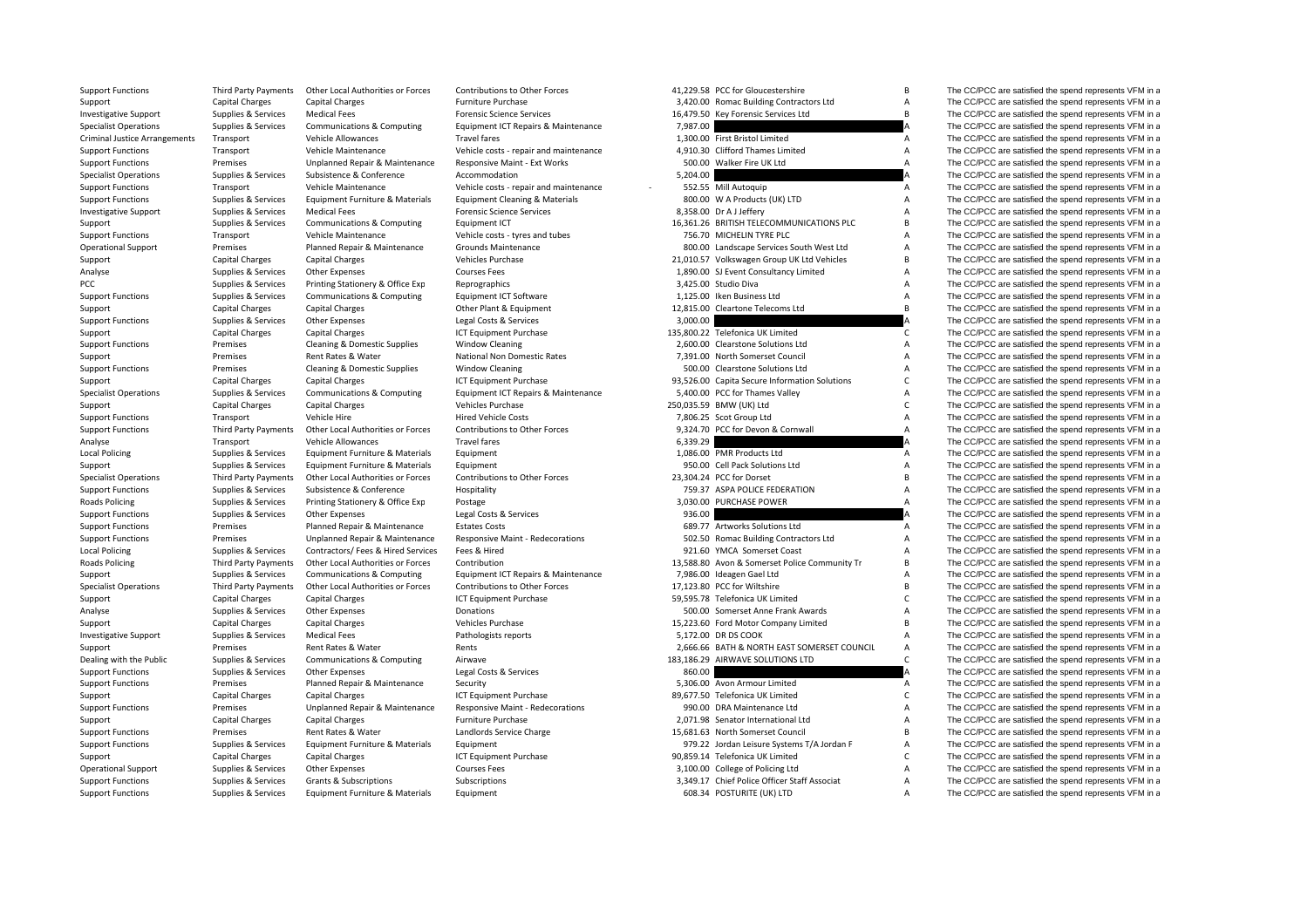| <b>INVESURATIONS</b>         | Supplies & Services    | <b>SUDSISTERICE &amp; CONNETENCE</b>                          | ACCONNIQUATION                             |           | TO'222'ON THE MEISOIL LLAPE                                             | D.             | The CC/PCC are sausited the spend represents view in a |
|------------------------------|------------------------|---------------------------------------------------------------|--------------------------------------------|-----------|-------------------------------------------------------------------------|----------------|--------------------------------------------------------|
| <b>Support Functions</b>     | Employees              | Indirect Employee Expenses                                    | Reimbursements - Medical                   | 1,800.00  |                                                                         | A              | The CC/PCC are satisfied the spend represents VFM in a |
| <b>Support Functions</b>     | Supplies & Services    | Professional Fees & Consultancy                               | Professional Fees & Consultancy            | 10,394.30 |                                                                         |                | The CC/PCC are satisfied the spend represents VFM in a |
| <b>Support Functions</b>     | Transport              | Vehicle Maintenance                                           | Vehicle costs - fuel                       |           | 2,402.46 Hall Fuels a trading division of Wa                            | A              | The CC/PCC are satisfied the spend represents VFM in a |
| <b>Support Functions</b>     | Transport              | Vehicle Maintenance                                           | Vehicle costs - licences                   |           | 4,198.00 Corporate Support HQ Imprest                                   | A              | The CC/PCC are satisfied the spend represents VFM in a |
| Support                      | Capital Charges        | <b>Capital Charges</b>                                        | <b>Construction &amp; Conversion Works</b> |           | 38,703.00 Flakt Woods Limited                                           | <b>B</b>       | The CC/PCC are satisfied the spend represents VFM in a |
| <b>Support Functions</b>     | Supplies & Services    | Contractors/ Fees & Hired Services                            | Fees & Hired                               |           | 6,467.04 SThree Partnership LLP T/A                                     | A              | The CC/PCC are satisfied the spend represents VFM in a |
| Support                      | Supplies & Services    | Contractors/ Fees & Hired Services                            | Fees & Hired                               |           | 30,425.00 The Behavioural Insights Team                                 | B              | The CC/PCC are satisfied the spend represents VFM in a |
| Support                      | <b>Capital Charges</b> | <b>Capital Charges</b>                                        | ICT Equipment Purchase                     |           | 1,067.00 Avon Armour Limited                                            | A              | The CC/PCC are satisfied the spend represents VFM in a |
| <b>Support Functions</b>     | Transport              | Vehicle Maintenance                                           | Vehicle costs - fuel                       |           | 9,556.00 Hall Fuels a trading division of Wa                            | A              | The CC/PCC are satisfied the spend represents VFM in a |
| Support                      | Supplies & Services    | Subsistence & Conference                                      | Accommodation                              | 8,600.00  |                                                                         |                | The CC/PCC are satisfied the spend represents VFM in a |
| <b>Support Functions</b>     | Premises               | Waste Disposal - Premises                                     | Waste Disposal - Premises                  |           | 449.95 SUEZ Recycling and Recovery UK Ltd                               | A              | The CC/PCC are satisfied the spend represents VFM in a |
| Roads Policing               | Transport              | Vehicle Workshops/Maintenance                                 | Vehicle recovery                           |           | 2,176.00 AA Business Services                                           | A              | The CC/PCC are satisfied the spend represents VFM in a |
| <b>Operational Support</b>   | Premises               | Planned Repair & Maintenance                                  | Grounds Maintenance                        |           | 800.00 Landscape Services South West Ltd                                | A              | The CC/PCC are satisfied the spend represents VFM in a |
| <b>Support Functions</b>     | Supplies & Services    | Communications & Computing                                    | Equipment ICT                              |           | 16,263.41 South West One Limited                                        | B              | The CC/PCC are satisfied the spend represents VFM in a |
| <b>Support Functions</b>     | Supplies & Services    | Communications & Computing                                    | Equipment ICT Software                     |           | 2,100.00 Recipero Ltd                                                   | A              | The CC/PCC are satisfied the spend represents VFM in a |
| Support                      | Third Party Payments   | Other Local Authorities or Forces                             | Contributions to Other Forces              |           | 24,909.18 PCC for Gloucestershire                                       | B              | The CC/PCC are satisfied the spend represents VFM in a |
| <b>Support Functions</b>     | Supplies & Services    | Other Expenses                                                | Legal Costs & Services                     | 600.00    |                                                                         | A              | The CC/PCC are satisfied the spend represents VFM in a |
| Analyse                      | Transport              | Vehicle Allowances                                            | <b>Travel fares</b>                        | 6,135.52  |                                                                         |                | The CC/PCC are satisfied the spend represents VFM in a |
| Support                      | Supplies & Services    | Equipment Furniture & Materials                               | Publications including books               |           | 1,650.00 South West Signs (Sherborne) Limite                            | A              | The CC/PCC are satisfied the spend represents VFM in a |
| <b>Support Functions</b>     | Transport              | Vehicle Maintenance                                           | Vehicle costs - repair and maintenance     |           | 593.66 Mill Autoquip                                                    | A              | The CC/PCC are satisfied the spend represents VFM in a |
| <b>Support Functions</b>     | Supplies & Services    | <b>Other Expenses</b>                                         | Legal Costs & Services                     | 1,500.00  |                                                                         |                | The CC/PCC are satisfied the spend represents VFM in a |
| <b>Specialist Operations</b> | Supplies & Services    | <b>Other Expenses</b>                                         | <b>Courses Fees</b>                        |           | 4,200.00 University of Portsmouth                                       | A              | The CC/PCC are satisfied the spend represents VFM in a |
| <b>Operational Support</b>   | Supplies & Services    | <b>Other Expenses</b>                                         | Dogs - Kennel Purchase & Maint             |           | 1.122.00 ST GILES KENNELS AND CATTERY                                   | A              | The CC/PCC are satisfied the spend represents VFM in a |
| <b>Support Functions</b>     | Transport              | Vehicle Maintenance                                           | Vehicle costs - fuel                       |           | 15,541.77 Hall Fuels a trading division of Wa                           | B              | The CC/PCC are satisfied the spend represents VFM in a |
| <b>Specialist Operations</b> | Premises               | Planned Repair & Maintenance                                  | <b>Premises Costs</b>                      |           | 2,438.00 Romac Building Contractors Ltd                                 | A              | The CC/PCC are satisfied the spend represents VFM in a |
| Analyse                      | Transport              | Vehicle Allowances                                            | <b>Travel fares</b>                        | 5,553.25  |                                                                         |                | The CC/PCC are satisfied the spend represents VFM in a |
| <b>Specialist Operations</b> | Employees              | Police Pay & Allowances                                       | Police PC - Basic Pay/Pen                  |           | 3,015.40 PCC for Devon & Cornwall                                       | A              | The CC/PCC are satisfied the spend represents VFM in a |
| <b>Support Functions</b>     | Supplies & Services    | Clothing Uniforms & Laundry                                   | Laundry & Dry Cleaning                     |           | 886.79 Royal Devon and Exeter NHS Foundati                              | A              | The CC/PCC are satisfied the spend represents VFM in a |
|                              |                        |                                                               | <b>Telephone Calls</b>                     |           |                                                                         | $\overline{A}$ |                                                        |
| <b>Specialist Operations</b> | Supplies & Services    | Communications & Computing<br>Professional Fees & Consultancy |                                            |           | 1,738.12 Vodafone Corporate Limited<br>29,063.85 South West One Limited | B              | The CC/PCC are satisfied the spend represents VFM in a |
| Investigations               | Supplies & Services    |                                                               | Professional Fees & Consultancy            |           |                                                                         | A              | The CC/PCC are satisfied the spend represents VFM in a |
| Support                      | Supplies & Services    | Equipment Furniture & Materials                               | Equip Rental/Lease Admin                   |           | 586.08 Oakus Ltd                                                        |                | The CC/PCC are satisfied the spend represents VFM in a |
| <b>Support Functions</b>     | Transport              | Vehicle Maintenance                                           | Vehicle costs - commissioning              |           | 7,250.00 RS Fleet Installations Ltd                                     | A              | The CC/PCC are satisfied the spend represents VFM in a |
| Support                      | Capital Charges        | <b>Capital Charges</b>                                        | Furniture Purchase                         |           | 2,587.00 Office Installation (Bristol) Ltd                              | A              | The CC/PCC are satisfied the spend represents VFM in a |
| <b>Specialist Operations</b> | <b>Capital Charges</b> | <b>Capital Charges</b>                                        | Additions: Non Enhancing Fees              |           | 3,695.00 Red Panda Thinking Limited                                     | $\overline{A}$ | The CC/PCC are satisfied the spend represents VFM in a |
| Support                      | Supplies & Services    | Contractors/ Fees & Hired Services                            | Fees & Hired                               |           | 750.00 Studio Diva                                                      | A              | The CC/PCC are satisfied the spend represents VFM in a |
| <b>Specialist Operations</b> | Supplies & Services    | <b>Medical Fees</b>                                           | <b>Forensic Science Services</b>           |           | 586.00 Key Forensic Services Ltd                                        | A              | The CC/PCC are satisfied the spend represents VFM in a |
| Support                      | <b>Capital Charges</b> | <b>Capital Charges</b>                                        | ICT Equipment Purchase                     |           | 69,300.54 Telefonica UK Limited                                         | $\mathsf{C}$   | The CC/PCC are satisfied the spend represents VFM in a |
| <b>Support Functions</b>     | Supplies & Services    | Communications & Computing                                    | Equipment ICT Repairs & Maintenance        |           | 3,298.64 South West One Limited                                         | A              | The CC/PCC are satisfied the spend represents VFM in a |
| <b>Support Functions</b>     | Employees              | <b>Indirect Employee Expenses</b>                             | Reimbursements - Medical                   | 900.00    |                                                                         |                | The CC/PCC are satisfied the spend represents VFM in a |
| <b>Support Functions</b>     | Supplies & Services    | Communications & Computing                                    | Equipment ICT Repairs & Maintenance        |           | 4.292.53 Police ICT                                                     | A              | The CC/PCC are satisfied the spend represents VFM in a |
| <b>Support Functions</b>     | Premises               | Rent Rates & Water                                            | National Non Domestic Rates                |           | 19.158.00 North Somerset Council                                        | <b>B</b>       | The CC/PCC are satisfied the spend represents VFM in a |
| Support                      | <b>Capital Charges</b> | <b>Capital Charges</b>                                        | <b>Construction &amp; Conversion Works</b> |           | 16,100.22 TRS Construction Solutions Ltd                                | B              | The CC/PCC are satisfied the spend represents VFM in a |
| <b>Specialist Operations</b> | Employees              | Police Staff Pay & Allowances                                 | Police Staff - Basic Pay/NI/OT/Pen         |           | 16,899.25 PCC for Devon & Cornwall                                      | $\overline{B}$ | The CC/PCC are satisfied the spend represents VFM in a |
| Support                      | Supplies & Services    | <b>Other Expenses</b>                                         | Payment of Claims - 3rd Party              | 2,000.00  |                                                                         |                | The CC/PCC are satisfied the spend represents VFM in a |
| <b>Support Functions</b>     | Supplies & Services    | Professional Fees & Consultancy                               | Professional Fees & Consultancy            |           | 500.00 BRISTOL MAGISTRATES COURT                                        | А              | The CC/PCC are satisfied the spend represents VFM in a |
| <b>Operational Support</b>   | Transport              | Vehicle Hire                                                  | <b>Hired Vehicle Costs</b>                 |           | 1,024.80 Scot Group Ltd                                                 | A              | The CC/PCC are satisfied the spend represents VFM in a |
| <b>Support Functions</b>     | Supplies & Services    | Professional Fees & Consultancy                               | Professional Fees & Consultancy            |           | 750.57 PLANT CARE INTERIORSCAPES                                        | A              | The CC/PCC are satisfied the spend represents VFM in a |
| Support                      | Supplies & Services    | Equipment Furniture & Materials                               | Equipment                                  |           | 1,840.00 Aspen International Ltd                                        | A              | The CC/PCC are satisfied the spend represents VFM in a |
| PCC                          | Third Party Payments   | Payments to Clients                                           | Grants - Voluntary Orgs                    |           | 9,628.25 Unseen (UK)                                                    | A              | The CC/PCC are satisfied the spend represents VFM in a |
| Analyse                      | Transport              | Vehicle Allowances                                            | <b>Travel fares</b>                        | 7,135.66  |                                                                         |                | The CC/PCC are satisfied the spend represents VFM in a |
| <b>Support Functions</b>     | Supplies & Services    | Communications & Computing                                    | Equipment ICT Repairs & Maintenance        |           | 6,597.36 South West One Limited                                         | A              | The CC/PCC are satisfied the spend represents VFM in a |
| <b>Support Functions</b>     | Premises               | <b>Cleaning &amp; Domestic Supplies</b>                       | <b>Cleaning Charges</b>                    |           | 6,321.89 Sodexo Limited                                                 | A              | The CC/PCC are satisfied the spend represents VFM in a |
| <b>Specialist Operations</b> | Supplies & Services    | Communications & Computing                                    | Equipment ICT                              |           | 609.16 Vodafone Corporate Limited                                       | A              | The CC/PCC are satisfied the spend represents VFM in a |
| <b>Specialist Operations</b> | Employees              | Police Pay & Allowances                                       | Police PC - Basic Pay/Pen                  |           | 3,933.10 PCC for Devon & Cornwall                                       | A              | The CC/PCC are satisfied the spend represents VFM in a |
| <b>Specialist Operations</b> | Employees              | Police Overtime                                               | Police PC - Overtime/Rest day              |           | 4,233.23 PCC for Wiltshire                                              | A              | The CC/PCC are satisfied the spend represents VFM in a |
| <b>Operational Support</b>   | Third Party Payments   | Other Local Authorities or Forces                             | Contributions to Other Forces              |           | 9,986.82 PCC for Devon & Cornwall                                       | A              | The CC/PCC are satisfied the spend represents VFM in a |
| <b>Support Functions</b>     | Supplies & Services    | Professional Fees & Consultancy                               | Professional Fees & Consultancy            |           | 7,110.00 G & L Consultancy Ltd                                          | A              | The CC/PCC are satisfied the spend represents VFM in a |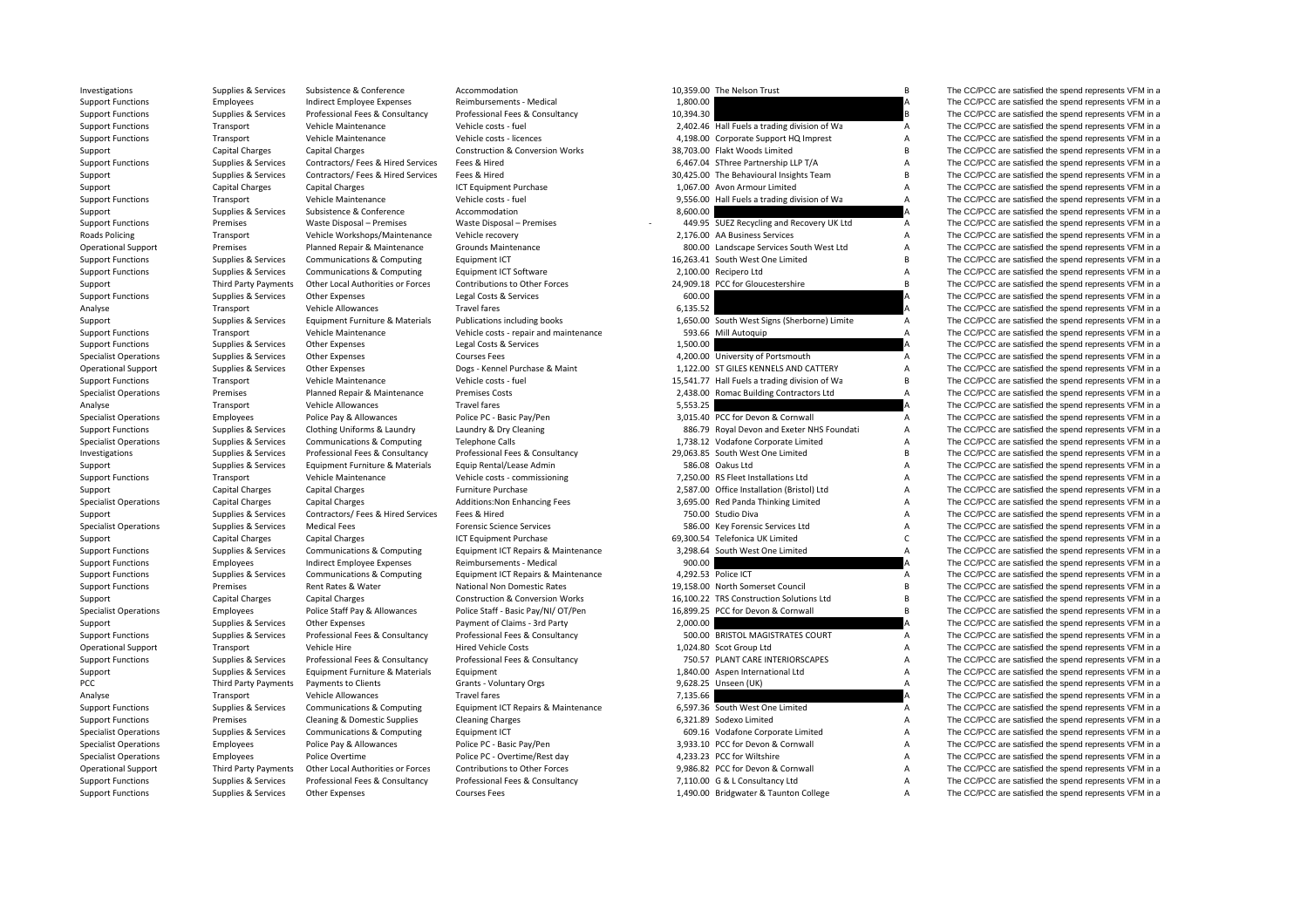| <b>Specialist Operations</b>         | Supplies & Services    | Communications & Computing         | Equipment ICT                          |                | 566.14 Telefonica UK Limited                 | A              | The CC/PCC are satisfied the spend represents VFM in a |
|--------------------------------------|------------------------|------------------------------------|----------------------------------------|----------------|----------------------------------------------|----------------|--------------------------------------------------------|
| <b>Specialist Operations</b>         | Premises               | <b>Energy Costs</b>                | Electricity                            | 612.94         |                                              |                | The CC/PCC are satisfied the spend represents VFM in a |
| <b>Support Functions</b>             | Premises               | Rent Rates & Water                 | Rents                                  |                | 750.00 The Guinness Partnership              | A              | The CC/PCC are satisfied the spend represents VFM in a |
| Investigations                       | Transport              | Vehicle Allowances                 | <b>Travel fares</b>                    | 1,022.49       |                                              |                | The CC/PCC are satisfied the spend represents VFM in a |
| <b>Support Functions</b>             | Transport              | Vehicle Maintenance                | Vehicle costs - tyres and tubes        |                | 531.84 MICHELIN TYRE PLC                     | A              | The CC/PCC are satisfied the spend represents VFM in a |
| <b>Support Functions</b>             | Transport              | Vehicle Maintenance                | Vehicle costs - repair and maintenance |                | 524.01 Foray Motor Group Ltd (Parts)         | A              | The CC/PCC are satisfied the spend represents VFM in a |
| <b>Support Functions</b>             | Premises               | Planned Repair & Maintenance       | <b>Grounds Maintenance</b>             |                | 2,000.00 Advanced Fencing & Landscaping      | A              | The CC/PCC are satisfied the spend represents VFM in a |
| <b>Support Functions</b>             | Premises               | Rent Rates & Water                 | National Non Domestic Rates            |                | 1,305.00 Mendip District Council             | A              | The CC/PCC are satisfied the spend represents VFM in a |
| PCC                                  | Third Party Payments   | Other Local Authorities or Forces  | Charges - Financial Services           |                | 33,500.00 SOMERSET COUNTY COUNCIL            | B              | The CC/PCC are satisfied the spend represents VFM in a |
| <b>Support Functions</b>             | Supplies & Services    | Communications & Computing         | Equipment ICT Software                 |                | 17,568.00 INSIGHT DIRECT (UK) LTD            | B              | The CC/PCC are satisfied the spend represents VFM in a |
| Support                              | Supplies & Services    | Equipment Furniture & Materials    | Equipment                              | 6,500.00 Boots |                                              | $\overline{A}$ | The CC/PCC are satisfied the spend represents VFM in a |
| Support                              | Capital Charges        | <b>Capital Charges</b>             | ICT Equipment Purchase                 |                | 88,416.69 Telefonica UK Limited              | $\mathsf{C}$   | The CC/PCC are satisfied the spend represents VFM in a |
| Investigations                       | Supplies & Services    | Contractors/ Fees & Hired Services | Fees & Hired                           |                | 845.50 Securitas Security Services (UK) Lt   | A              | The CC/PCC are satisfied the spend represents VFM in a |
| Support                              | Supplies & Services    | Other Expenses                     | <b>Courses Fees</b>                    | 1,500.00       |                                              | A              | The CC/PCC are satisfied the spend represents VFM in a |
| <b>Support Functions</b>             | Supplies & Services    | Other Expenses                     | Legal Costs & Services                 | 948.51         |                                              | A              | The CC/PCC are satisfied the spend represents VFM in a |
| <b>Support Functions</b>             | Premises               | Rent Rates & Water                 | National Non Domestic Rates            |                | 84,844.28 North Somerset Council             | $\mathsf{C}$   | The CC/PCC are satisfied the spend represents VFM in a |
| <b>Support Functions</b>             | Transport              | Vehicle Maintenance                | Vehicle costs - repair and maintenance |                | 2,012.50 Rowcliffes Of Yeovil                | A              | The CC/PCC are satisfied the spend represents VFM in a |
| <b>Criminal Justice Arrangements</b> | Supplies & Services    | Other Expenses                     | Maintenance of dogs/cats               |                | 1,800.00 Overhill Kennels & Exports          | $\overline{A}$ | The CC/PCC are satisfied the spend represents VFM in a |
| Support                              | <b>Capital Charges</b> | <b>Capital Charges</b>             | Additions: Non Enhancing Fees          |                | 5,395.50 Kendall Kingscott Ltd               | A              | The CC/PCC are satisfied the spend represents VFM in a |
| <b>Specialist Operations</b>         | Transport              | Vehicle Maintenance                | Vehicle costs - fuel                   | 4,338.23       |                                              |                | The CC/PCC are satisfied the spend represents VFM in a |
| <b>Support Functions</b>             | Supplies & Services    | Equipment Furniture & Materials    | <b>Equipment Operational</b>           |                | 21,837.60 JML Software Solutions Ltd         | B              | The CC/PCC are satisfied the spend represents VFM in a |
| <b>Specialist Operations</b>         | Employees              | Police Staff Pay & Allowances      | Police Staff - Basic Pay               |                | 4,982.29 PCC for South Wales                 | A              | The CC/PCC are satisfied the spend represents VFM in a |
| <b>Operational Support</b>           | Supplies & Services    | Other Expenses                     | <b>Courses Fees</b>                    |                | 1,557.00 Vale Resort                         | A              | The CC/PCC are satisfied the spend represents VFM in a |
| <b>Specialist Operations</b>         | Premises               | Rent Rates & Water                 | Rents                                  |                | 1,210.11 Bristol Airport                     | A              | The CC/PCC are satisfied the spend represents VFM in a |
| <b>Support Functions</b>             | Premises               | Rent Rates & Water                 | National Non Domestic Rates            |                | 74,697.00 Sedgemoor District Council         | $\mathsf{C}$   | The CC/PCC are satisfied the spend represents VFM in a |
| <b>Criminal Justice Arrangements</b> | Supplies & Services    | Professional Fees & Consultancy    | Professional Fees & Consultancy        |                | 550.00 Hands Free Computing Ltd              | A              | The CC/PCC are satisfied the spend represents VFM in a |
| <b>Investigative Support</b>         | Supplies & Services    | <b>Medical Fees</b>                | <b>Forensic Science Services</b>       |                | 2,835.00 FORENSIC ACCIDENT INVESTIGATION SER | $\overline{A}$ | The CC/PCC are satisfied the spend represents VFM in a |
| <b>Specialist Operations</b>         | Supplies & Services    | Grants & Subscriptions             | Subscriptions                          |                | 4,565.00 Equifax Limited                     | $\overline{A}$ | The CC/PCC are satisfied the spend represents VFM in a |
| <b>Local Policing</b>                | Supplies & Services    | Equipment Furniture & Materials    | Equipment                              |                | 960.00 NORMANTON SCREEN PRINTING             | $\overline{A}$ | The CC/PCC are satisfied the spend represents VFM in a |
| Support                              | Capital Charges        | <b>Capital Charges</b>             | Other Plant & Equipment                |                | 4,211.20 Prometheus Medical Ltd              | A              | The CC/PCC are satisfied the spend represents VFM in a |
| Support                              | Premises               | Rent Rates & Water                 | <b>Premises Leases</b>                 |                | 827,118.61 Blue Light Partnership            | $\mathsf{C}$   | The CC/PCC are satisfied the spend represents VFM in a |
| <b>Specialist Operations</b>         | Supplies & Services    | Communications & Computing         | Equipment ICT Hardware Purch           |                | 8,404.65 South West One Limited              | A              | The CC/PCC are satisfied the spend represents VFM in a |
| <b>Support Functions</b>             | Premises               | Rent Rates & Water                 | Rents                                  |                | 2,550.00 LANDMARC RE MOD (WALES)             | A              | The CC/PCC are satisfied the spend represents VFM in a |
| <b>Support Functions</b>             | Premises               | Rent Rates & Water                 | National Non Domestic Rates            |                | 9,960.00 Taunton Deane Borough Council       | A              | The CC/PCC are satisfied the spend represents VFM in a |
| PCC                                  | Third Party Payments   | Payments to Clients                | Grants - Voluntary Orgs                |                | 8,750.00 THE BRANDON TRUST                   | $\overline{A}$ | The CC/PCC are satisfied the spend represents VFM in a |
| Support                              | <b>Capital Charges</b> | <b>Capital Charges</b>             | <b>ICT Equipment Purchase</b>          |                | 84.020.28 Telefonica UK Limited              | $\mathsf{C}$   | The CC/PCC are satisfied the spend represents VFM in a |
| <b>Support Functions</b>             | Employees              | Indirect Employee Expenses         | Advertising for Staff                  |                | 2,803.35 SOMERSET COUNTY COUNCIL             | $\overline{A}$ | The CC/PCC are satisfied the spend represents VFM in a |
| Support                              | Capital Charges        | <b>Capital Charges</b>             | <b>ICT Equipment Purchase</b>          |                | 63,087.51 Telefonica UK Limited              | $\mathsf{C}$   | The CC/PCC are satisfied the spend represents VFM in a |
| <b>Criminal Justice Arrangements</b> | Supplies & Services    | Other Expenses                     | <b>VIPER Managed Services</b>          |                | 23,750.00 P & CC for West Yorkshire          | <b>B</b>       | The CC/PCC are satisfied the spend represents VFM in a |
| <b>Specialist Operations</b>         | Supplies & Services    | Communications & Computing         | Equipment ICT                          |                | 544.21 Telefonica UK Limited                 | $\overline{A}$ | The CC/PCC are satisfied the spend represents VFM in a |
| Support                              | Capital Charges        | <b>Capital Charges</b>             | ICT Equipment Purchase                 |                | 82,066.32 Telefonica UK Limited              | $\mathsf{C}$   | The CC/PCC are satisfied the spend represents VFM in a |
| Analyse                              | Transport              | Vehicle Allowances                 | <b>Travel fares</b>                    | 5,271.83       |                                              |                | The CC/PCC are satisfied the spend represents VFM in a |
| <b>Investigative Support</b>         | Supplies & Services    | <b>Medical Fees</b>                | <b>Forensic Science Services</b>       |                | 1,500.00 J P FRENCH ASSOCIATES               | A              | The CC/PCC are satisfied the spend represents VFM in a |
| <b>Support Functions</b>             | Supplies & Services    | Communications & Computing         | Equip - Data Maintenence               |                | 832.00 Avon Armour Limited                   | A              | The CC/PCC are satisfied the spend represents VFM in a |
| <b>Criminal Justice Arrangements</b> | Supplies & Services    | Equipment - Consumables            | Equipment - Consumables                |                | 857.15 SPANSET LTD                           | A              | The CC/PCC are satisfied the spend represents VFM in a |
| Analyse                              | Employees              | Police Staff Pay & Allowances      | <b>Staffing Agency</b>                 |                | 69,032.67 Matrix SCM Ltd                     | $\mathsf{C}$   | The CC/PCC are satisfied the spend represents VFM in a |
| <b>Specialist Operations</b>         | Supplies & Services    | Other Expenses                     | <b>Courses Fees</b>                    |                | 1,606.00 PCC for Greater Manchester          | A              | The CC/PCC are satisfied the spend represents VFM in a |
| Support                              | Capital Charges        | <b>Capital Charges</b>             | ICT Equipment Purchase                 |                | 23,035.00 Data Pro IT Ltd                    | B              | The CC/PCC are satisfied the spend represents VFM in a |
| <b>Support Functions</b>             | Supplies & Services    | Equipment Furniture & Materials    | Equipment                              |                | 600.00 Charles Fellows Ltd - NPPH Only       | $\overline{A}$ | The CC/PCC are satisfied the spend represents VFM in a |
| Investigations                       | Supplies & Services    | Other Expenses                     | <b>Courses Fees</b>                    |                | 666.67 PCC for Devon & Cornwall              | $\overline{A}$ | The CC/PCC are satisfied the spend represents VFM in a |
| <b>Support Functions</b>             | Supplies & Services    | Communications & Computing         | Equipment ICT                          |                | 1.755.17 EE Limited                          | A              | The CC/PCC are satisfied the spend represents VFM in a |
| <b>Support Functions</b>             | Premises               | Planned Repair & Maintenance       | Servicing - Sewerage Pumps & Septic    |                | 778.00 Aquarius Waste Management Ltd         | A              | The CC/PCC are satisfied the spend represents VFM in a |
| <b>Support Functions</b>             | Transport              | Vehicle Maintenance                | Vehicle costs - licences               |                | 800.00 Corporate Support HQ Imprest          | A              | The CC/PCC are satisfied the spend represents VFM in a |
| <b>Support Functions</b>             | Supplies & Services    | Other Expenses                     | Legal Costs & Services                 | 600.00         |                                              |                | The CC/PCC are satisfied the spend represents VFM in a |
| <b>Support Functions</b>             | Capital Charges        | <b>Capital Charges</b>             | ICT Equipment Purchase                 |                | 540.00 Data-Path Office Network Services L   | A              | The CC/PCC are satisfied the spend represents VFM in a |
| <b>Specialist Operations</b>         | Premises               | <b>Energy Costs</b>                | Electricity                            |                | 6,000.00 Bristol Airport                     | $\overline{A}$ | The CC/PCC are satisfied the spend represents VFM in a |
| <b>Support Functions</b>             | Supplies & Services    | Printing Stationery & Office Exp   | Printing                               |                | 549.36 Xerox (UK) Ltd                        | A              | The CC/PCC are satisfied the spend represents VFM in a |
| Investigations                       | Supplies & Services    | Professional Fees & Consultancy    | Professional Fees & Consultancy        | 568.50         |                                              |                | The CC/PCC are satisfied the spend represents VFM in a |
|                                      |                        |                                    |                                        |                |                                              |                |                                                        |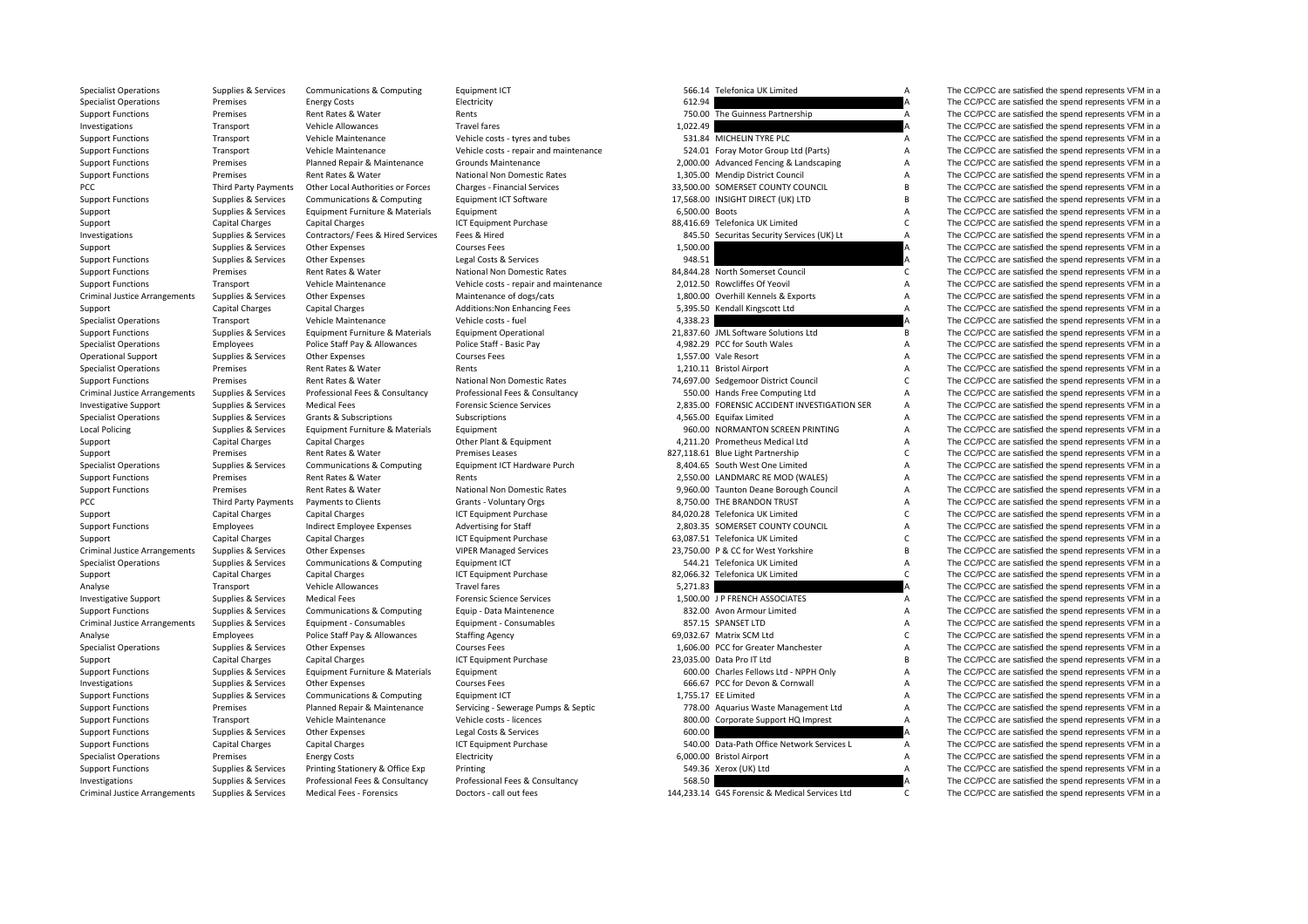**Roads Policing** 

|                | $5,5,0,00$ cannot cross of correction correction |
|----------------|--------------------------------------------------|
|                | 3,250.00 Southwest One Unitary Charge            |
| 997.00         |                                                  |
|                | 7,794.00 North Somerset Council                  |
|                | 4.210.27 EPI-USE Labs Limited                    |
|                | 3,105.42 Suffolk Life Annuities Ltd              |
|                | 1,254.00 Bristol Airport                         |
|                | 520.00 WIVELISCOMBE AREA PARTNERSHIP             |
|                | 4.575.00 Electrowise Ltd                         |
|                | 1.500.00 Green Risk Assessment Ltd               |
|                | 0,320.00 Systems Technology Consultants Ltd      |
| 899.00         |                                                  |
|                | 600.00 AVON PROTECTION                           |
|                | 787.00 ROYAL MAIL GROUP LTD                      |
| 640.20         | Pitney Bowes Ltd                                 |
|                | 750.00 North Somerset Council                    |
|                | 6,394.85 PCC for Devon & Cornwall                |
|                | 9.100.00 WBC Automotive Limited                  |
|                | 785.20 Scot Group Ltd                            |
|                | 1,804.72 CASTROL (UK) LTD                        |
| 8,000.00 KOREC |                                                  |
|                | 0,813.50 Key Forensic Services Ltd               |
|                | 6,615.75 Orchid Cellmark Ltd                     |
|                | 8.769.18 PCC for Devon & Cornwall                |
|                | 594.00 Orchid Cellmark Ltd                       |
| 3,225.00       |                                                  |
|                | 916.00 Data-Path Office Network Services L       |
|                | 8,977.60 Lansdown Mazda                          |
|                | 8,618.80 Telefonica UK Limited                   |
|                |                                                  |

Specialist Operations Supplies & Services Other Expenses Courses Fees 5,370.00 University of Central Lancashire A The CC/PCC are satisfied the spend represents VFM in a Support Functions Third Party Payments Other Agencies Contract Payment Contract Payment 23,250.00 Southwest One Unitary Charge B The CC/PCC are satisfied the spend represents VFM in a support of the spend represents VFM in Support Supplies & Services Equipment Furniture & Materials Equipment Function Equipment 997.00 A The CC/PCC are satisfied the spend represents VFM in a Specialist Operations Premises Rent Rates & Water National Non Domestic Rates 7,794.00 North Somerset Council A The CC/PCC are satisfied the spend represents VFM in a Support Functions Supplies & Services Communications & Computing Equipment ICT Software 4,210.27 EPI-USE Labs Limited A The CC/PCC are satisfied the spend represents VFM in a Support Functions Premises Rent Rates & Water Rents Rents Rents Rents 13,105.42 Suffolk Life Annuities Ltd B The CC/PCC are satisfied the spend represents VFM in a Specialist Operations Specialist Operations Premises Rent Rates & Water Rents Rents Rents Rents Rents Rent Rates Rent Rates Rent Rent Rents Rents 1,254.00 Bristol Airport A The CC/PCC are satisfied the spend represents VFM Analyse Premises Rent Rates & Water Hire of Accommodation Hire and the S20.00 WIVELISCOMBE AREA PARTNERSHIP A The CC/PCC are satisfied the spend represents VFM in a Support Supplies & Services Equipment Furniture & Materials Equipment 4,575.00 Electrowise Ltd A The CC/PCC are satisfied the spend represents VFM in a Operational Support Supplies & Services Other Expenses Courses Fees Courses Fees 1,500.00 Green Risk Assessment Ltd A The CC/PCC are satisfied the spend represents VFM in a proportional supplies & Services Other Expenses V Investigative Support Supplies & Services Medical Fees Forensic Science Services Forensic Science Services and Support Support Support Support Support Support Support Support Support Support Support Support Support Support Support Functions Supplies & Services Equipment Furniture & Materials Loose Furniture and the spend of the Services Courses Fees and the Services Courses Fees and the Supplies A The CC/PCC are satisfied the spend represent Support Supplies & Services Other Expenses Courses Fees Courses Fees 600.00 AVON PROTECTION A The CC/PCC are satisfied the spend represents VFM in a Support Functions Supplies & Services Printing Stationery & Office Exp Postage 787.00 NOTAL MAIL GROUP A The CC/PCC are satisfied the spend represents VFM in a represents VFM in a spend represents VFM in a spend represents Policing Supplies & Services Printing Stationery & Office Exp Stationery Supplies and Supplies & Services Printing Stationery & Office Exp Stationery and Supplies A The CC/PCC are satisfied the spend represents VFM in a su A The CC/PCC are satisfied the spend represents VFM in a The CC/PCC are satisfied the spend represents VFM in a Support Employees Police Pay & Allowances Police Chief Inspector - Basic Pay/NI/Pen 6.394.85 PCC for Devon & Cornwall A The CC/PCC are satisfied the spend represents VFM in a Support Functions Transport Vehicle Maintenance Vehicle costs - repair and maintenance 9,100.00 WBC Automotive Limited A The CC/PCC are satisfied the spend represents VFM in a Operational Support Transport Vehicle Hire Metal Hire Hired Vehicle Costs 785.20 Scot Group Ltd A The CC/PCC are satisfied the spend represents VFM in a Support Functions Transport Vehicle Maintenance Vehicle costs - repair and maintenance 1,804.72 CASTROL (UK) LTD A The CC/PCC are satisfied the spend represents VFM in a Support Capital Charges Capital Charges Capital Charges Other Plant & Equipment 148,000.00 KOREC C The CC/PCC are satisfied the spend represents VFM in a Investigative Support Supplies & Services Medical Fees Forensic Science Services Medical Fees Forensic Science Services 10,813.50 Key Forensic Services Ltd B The CC/PCC are satisfied the spend represents VFM in a Investigative Support Supplies & Services Medical Fees Forensic Science Services Forensic Science Services Forensic Science Services 66,615.75 Orchid Cellmark Ltd C The CC/PCC are satisfied the spend represents VFM in a Specialist Operations Employees Police Pay & Allowances Police PC - Basic Pay/NI/OT/Pen/HA 68,769.18 PCC for Devon & Cornwall C The CC/PCC are satisfied the spend represents VFM in a superations spend represents VFM in a s Support Functions Supplies & Services Medical Fees Forensic Science Services Forensic Science Services Forensic Science Services Forensic Science Services 594.00 Orchid Cellmark Ltd A The CC/PCC are satisfied the spend rep Investigations Supplies & Services Subsistence & Conference Accommodation Accommodation and the spend represents VFM in a spend represents VFM in a spend represents VFM in a spend represents VFM in a spend represents VFM i Support Functions Capital Charges Capital Charges ICT Equipment Purchase 916.00 Data‐Path Office Network Services L A The CC/PCC are satisfied the spend represents VFM in a Support Functions Capital Charges Capital Charges Support Capital Charges Capital Charges Vehicles Purchase 18,977.60 Lansdown Mazda B The CC/PCC are satisfied the spend represents VFM in a Support Capital Charges Capital Charges Capital Charges ICT Equipment Purchase 58,618.80 Telefonica UK Limited C The CC/PCC are satisfied the spend represents VFM in a Specialist Operations Employees Police Pay & Allowances Police PC - Basic Pay/Pen 3,933.10 PCC for Devon & Cornwall A The CC/PCC are satisfied the spend represents VFM in a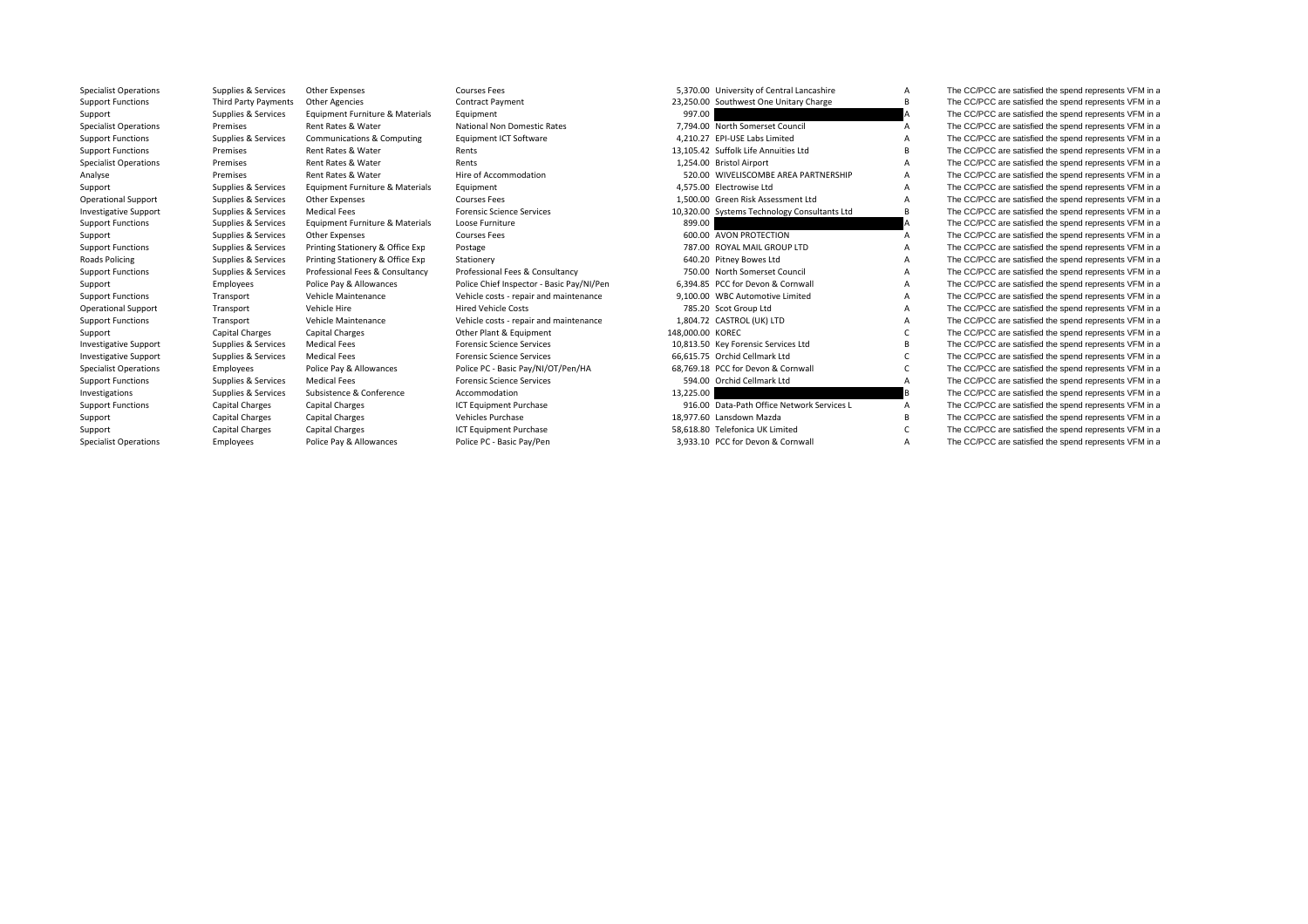accordance with the requirements of category A accordance with the requirements of category A accordance with the requirements of category A accordance with the requirements of category A accordance with the requirements of category B accordance with the requirements of category A accordance with the requirements of category A accordance with the requirements of category B accordance with the requirements of category C accordance with the requirements of category A accordance with the requirements of category A accordance with the requirements of category A accordance with the requirements of category A accordance with the requirements of category A accordance with the requirements of category A accordance with the requirements of category A accordance with the requirements of category A accordance with the requirements of category A accordance with the requirements of category A accordance with the requirements of category A accordance with the requirements of category A accordance with the requirements of category A accordance with the requirements of category A accordance with the requirements of category A accordance with the requirements of category C accordance with the requirements of category A accordance with the requirements of category A accordance with the requirements of category A accordance with the requirements of category A accordance with the requirements of category A accordance with the requirements of category A accordance with the requirements of category A accordance with the requirements of category B accordance with the requirements of category C accordance with the requirements of category A accordance with the requirements of category A accordance with the requirements of category B accordance with the requirements of category A accordance with the requirements of category A accordance with the requirements of category A accordance with the requirements of category B accordance with the requirements of category A accordance with the requirements of category B accordance with the requirements of category A accordance with the requirements of category C accordance with the requirements of category A accordance with the requirements of category B accordance with the requirements of category A accordance with the requirements of category C accordance with the requirements of category A accordance with the requirements of category A accordance with the requirements of category A accordance with the requirements of category A accordance with the requirements of category A accordance with the requirements of category A accordance with the requirements of category B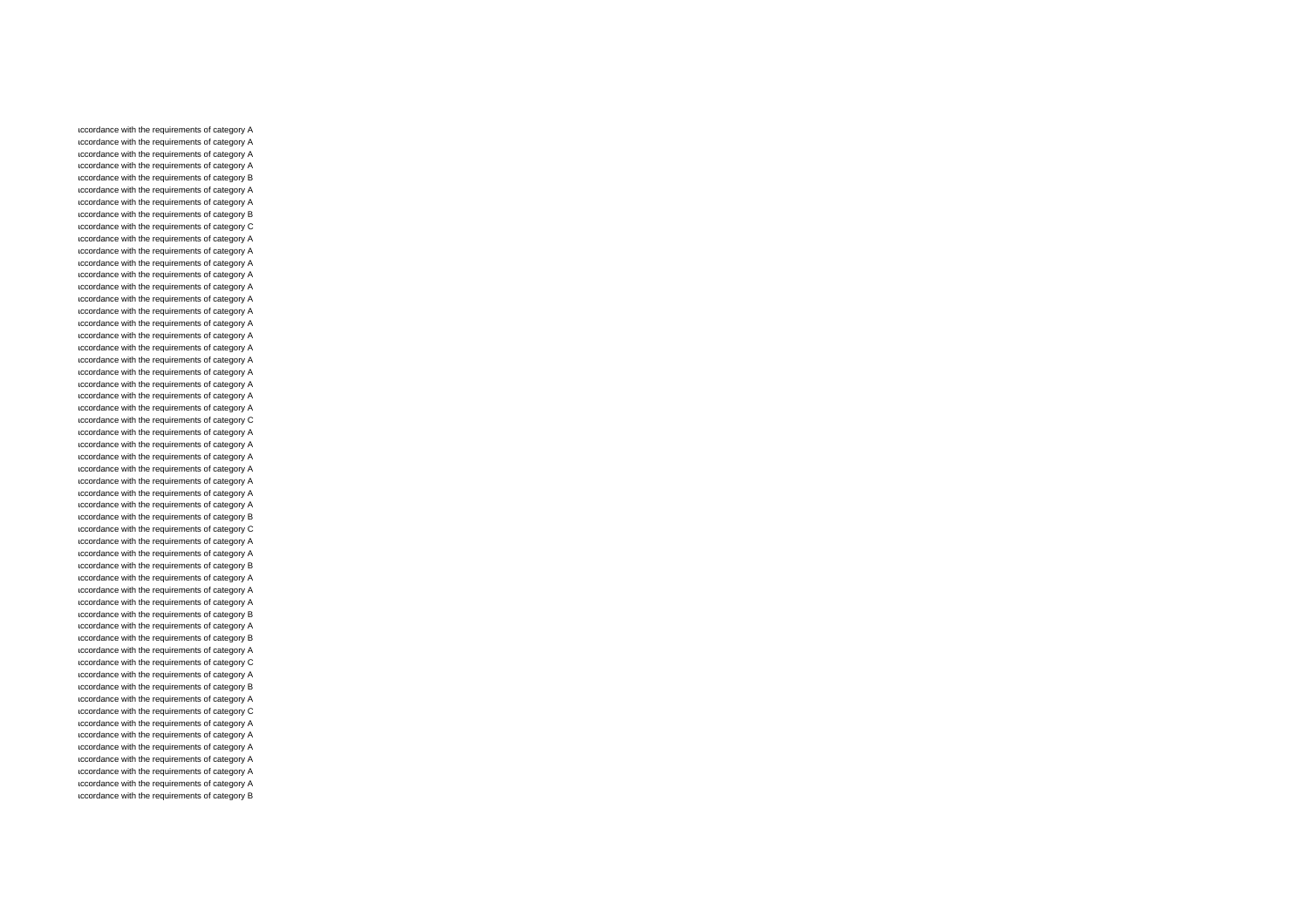accordance with the requirements of category B accordance with the requirements of category B accordance with the requirements of category A accordance with the requirements of category A accordance with the requirements of category A accordance with the requirements of category C accordance with the requirements of category A accordance with the requirements of category A accordance with the requirements of category B accordance with the requirements of category A accordance with the requirements of category B accordance with the requirements of category A accordance with the requirements of category A accordance with the requirements of category C accordance with the requirements of category A accordance with the requirements of category A accordance with the requirements of category A accordance with the requirements of category A accordance with the requirements of category A accordance with the requirements of category A accordance with the requirements of category A accordance with the requirements of category A accordance with the requirements of category A accordance with the requirements of category A accordance with the requirements of category A accordance with the requirements of category A accordance with the requirements of category A accordance with the requirements of category A accordance with the requirements of category A accordance with the requirements of category B accordance with the requirements of category A accordance with the requirements of category A accordance with the requirements of category A accordance with the requirements of category A accordance with the requirements of category A accordance with the requirements of category A accordance with the requirements of category B accordance with the requirements of category C accordance with the requirements of category B accordance with the requirements of category C accordance with the requirements of category A accordance with the requirements of category C accordance with the requirements of category A accordance with the requirements of category A accordance with the requirements of category C accordance with the requirements of category C accordance with the requirements of category A accordance with the requirements of category A accordance with the requirements of category A accordance with the requirements of category A accordance with the requirements of category A accordance with the requirements of category A accordance with the requirements of category A accordance with the requirements of category B accordance with the requirements of category A accordance with the requirements of category A accordance with the requirements of category A accordance with the requirements of category A accordance with the requirements of category A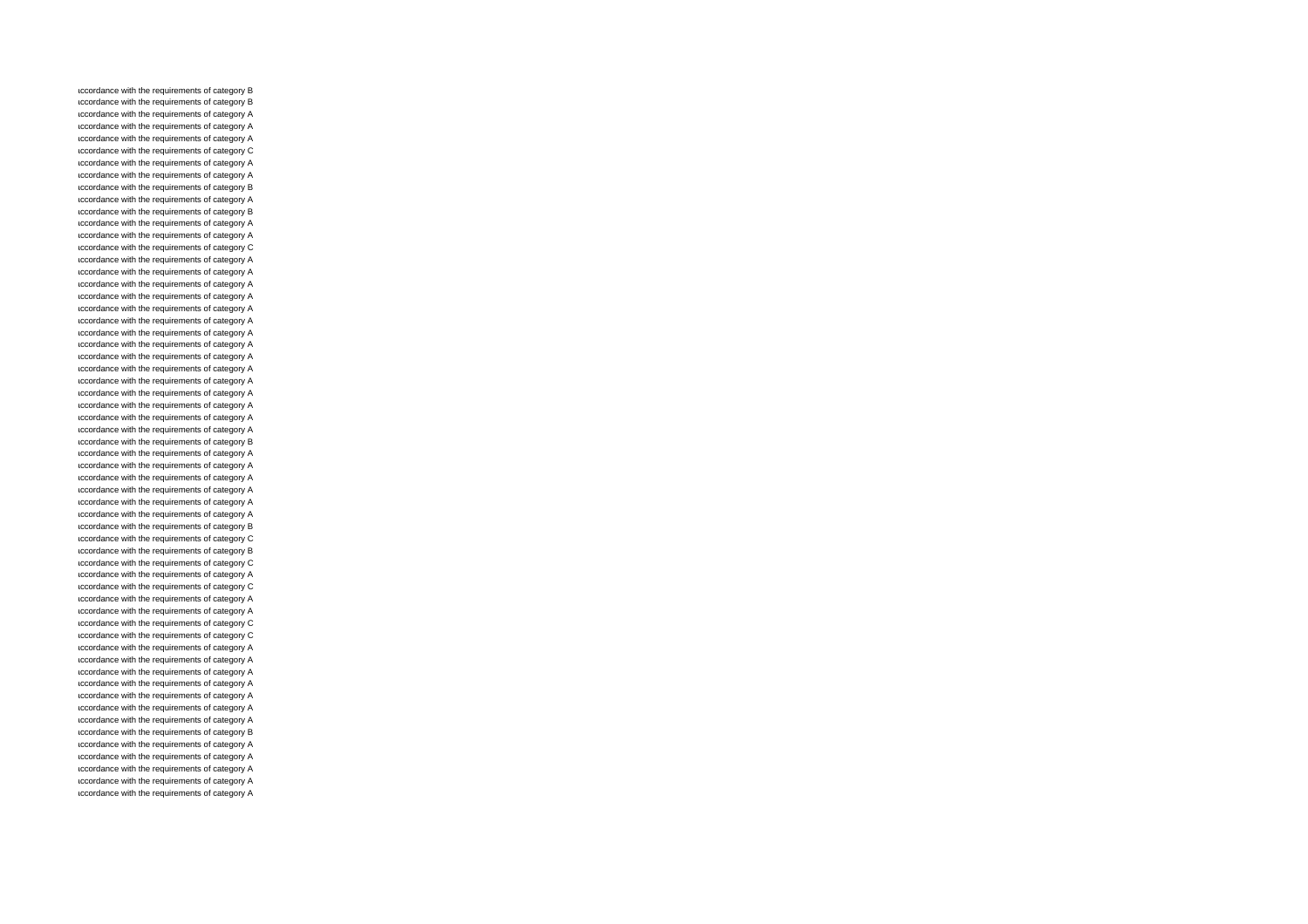accordance with the requirements of category A accordance with the requirements of category A accordance with the requirements of category A accordance with the requirements of category A accordance with the requirements of category A accordance with the requirements of category B accordance with the requirements of category A accordance with the requirements of category B accordance with the requirements of category A accordance with the requirements of category C accordance with the requirements of category A accordance with the requirements of category A accordance with the requirements of category A accordance with the requirements of category A accordance with the requirements of category C accordance with the requirements of category A accordance with the requirements of category A accordance with the requirements of category A accordance with the requirements of category A accordance with the requirements of category A accordance with the requirements of category C accordance with the requirements of category A accordance with the requirements of category A accordance with the requirements of category A accordance with the requirements of category A accordance with the requirements of category A accordance with the requirements of category B accordance with the requirements of category A accordance with the requirements of category A accordance with the requirements of category C accordance with the requirements of category B accordance with the requirements of category A accordance with the requirements of category B accordance with the requirements of category A accordance with the requirements of category A accordance with the requirements of category C accordance with the requirements of category B accordance with the requirements of category A accordance with the requirements of category B accordance with the requirements of category A accordance with the requirements of category A accordance with the requirements of category A accordance with the requirements of category A accordance with the requirements of category A accordance with the requirements of category B accordance with the requirements of category A accordance with the requirements of category A accordance with the requirements of category B accordance with the requirements of category A accordance with the requirements of category A accordance with the requirements of category A accordance with the requirements of category A accordance with the requirements of category B accordance with the requirements of category A accordance with the requirements of category A accordance with the requirements of category A accordance with the requirements of category C accordance with the requirements of category A accordance with the requirements of category A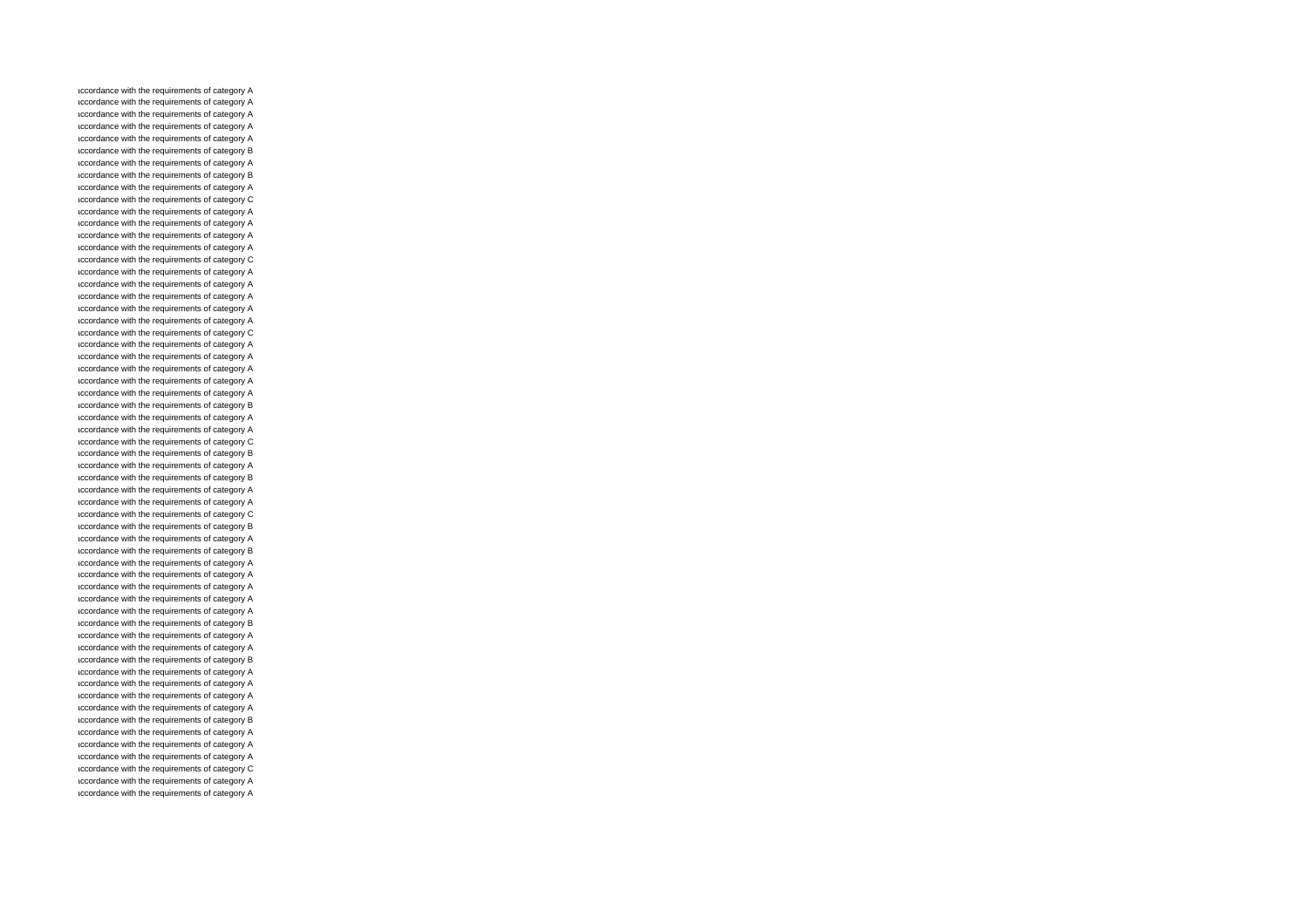accordance with the requirements of category A accordance with the requirements of category A accordance with the requirements of category A accordance with the requirements of category A accordance with the requirements of category A accordance with the requirements of category B accordance with the requirements of category A accordance with the requirements of category B accordance with the requirements of category A accordance with the requirements of category A accordance with the requirements of category B accordance with the requirements of category A accordance with the requirements of category A accordance with the requirements of category A accordance with the requirements of category A accordance with the requirements of category A accordance with the requirements of category A accordance with the requirements of category A accordance with the requirements of category A accordance with the requirements of category A accordance with the requirements of category A accordance with the requirements of category A accordance with the requirements of category A accordance with the requirements of category B accordance with the requirements of category A accordance with the requirements of category B accordance with the requirements of category A accordance with the requirements of category B accordance with the requirements of category A accordance with the requirements of category A accordance with the requirements of category A accordance with the requirements of category A accordance with the requirements of category C accordance with the requirements of category A accordance with the requirements of category A accordance with the requirements of category A accordance with the requirements of category A accordance with the requirements of category B accordance with the requirements of category C accordance with the requirements of category A accordance with the requirements of category B accordance with the requirements of category A accordance with the requirements of category A accordance with the requirements of category C accordance with the requirements of category A accordance with the requirements of category A accordance with the requirements of category A accordance with the requirements of category B accordance with the requirements of category A accordance with the requirements of category A accordance with the requirements of category C accordance with the requirements of category A accordance with the requirements of category A accordance with the requirements of category A accordance with the requirements of category A accordance with the requirements of category A accordance with the requirements of category A accordance with the requirements of category A accordance with the requirements of category B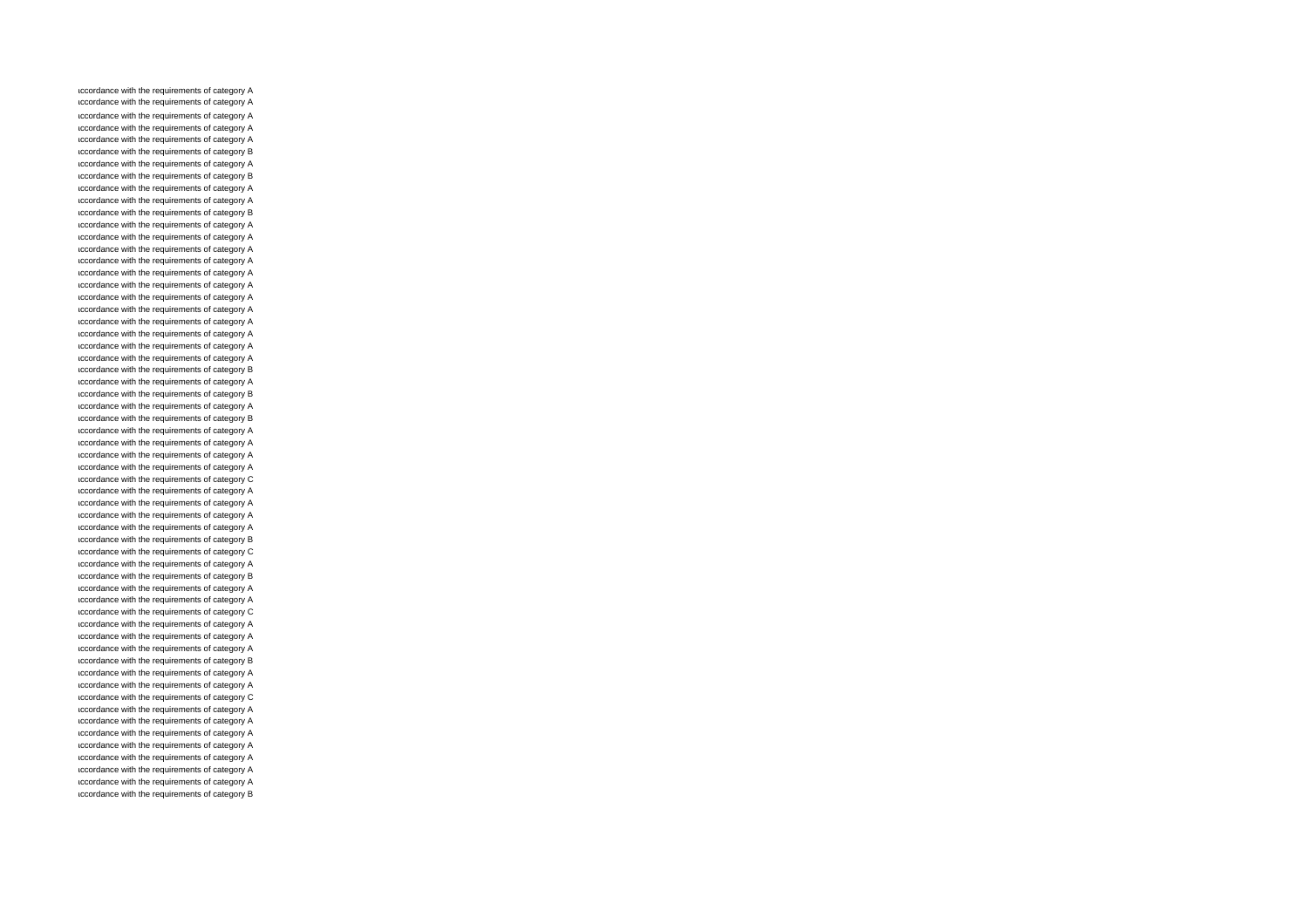accordance with the requirements of category B accordance with the requirements of category A accordance with the requirements of category B accordance with the requirements of category A accordance with the requirements of category A accordance with the requirements of category A accordance with the requirements of category A accordance with the requirements of category A accordance with the requirements of category A accordance with the requirements of category A accordance with the requirements of category A accordance with the requirements of category B accordance with the requirements of category A accordance with the requirements of category A accordance with the requirements of category B accordance with the requirements of category A accordance with the requirements of category A accordance with the requirements of category A accordance with the requirements of category B accordance with the requirements of category A accordance with the requirements of category C accordance with the requirements of category A accordance with the requirements of category A accordance with the requirements of category A accordance with the requirements of category C accordance with the requirements of category A accordance with the requirements of category C accordance with the requirements of category A accordance with the requirements of category A accordance with the requirements of category A accordance with the requirements of category A accordance with the requirements of category A accordance with the requirements of category B accordance with the requirements of category A accordance with the requirements of category A accordance with the requirements of category A accordance with the requirements of category A accordance with the requirements of category A accordance with the requirements of category A accordance with the requirements of category B accordance with the requirements of category A accordance with the requirements of category B accordance with the requirements of category C accordance with the requirements of category A accordance with the requirements of category B accordance with the requirements of category A accordance with the requirements of category A accordance with the requirements of category C accordance with the requirements of category A accordance with the requirements of category A accordance with the requirements of category C accordance with the requirements of category A accordance with the requirements of category A accordance with the requirements of category B accordance with the requirements of category A accordance with the requirements of category C accordance with the requirements of category A accordance with the requirements of category A accordance with the requirements of category A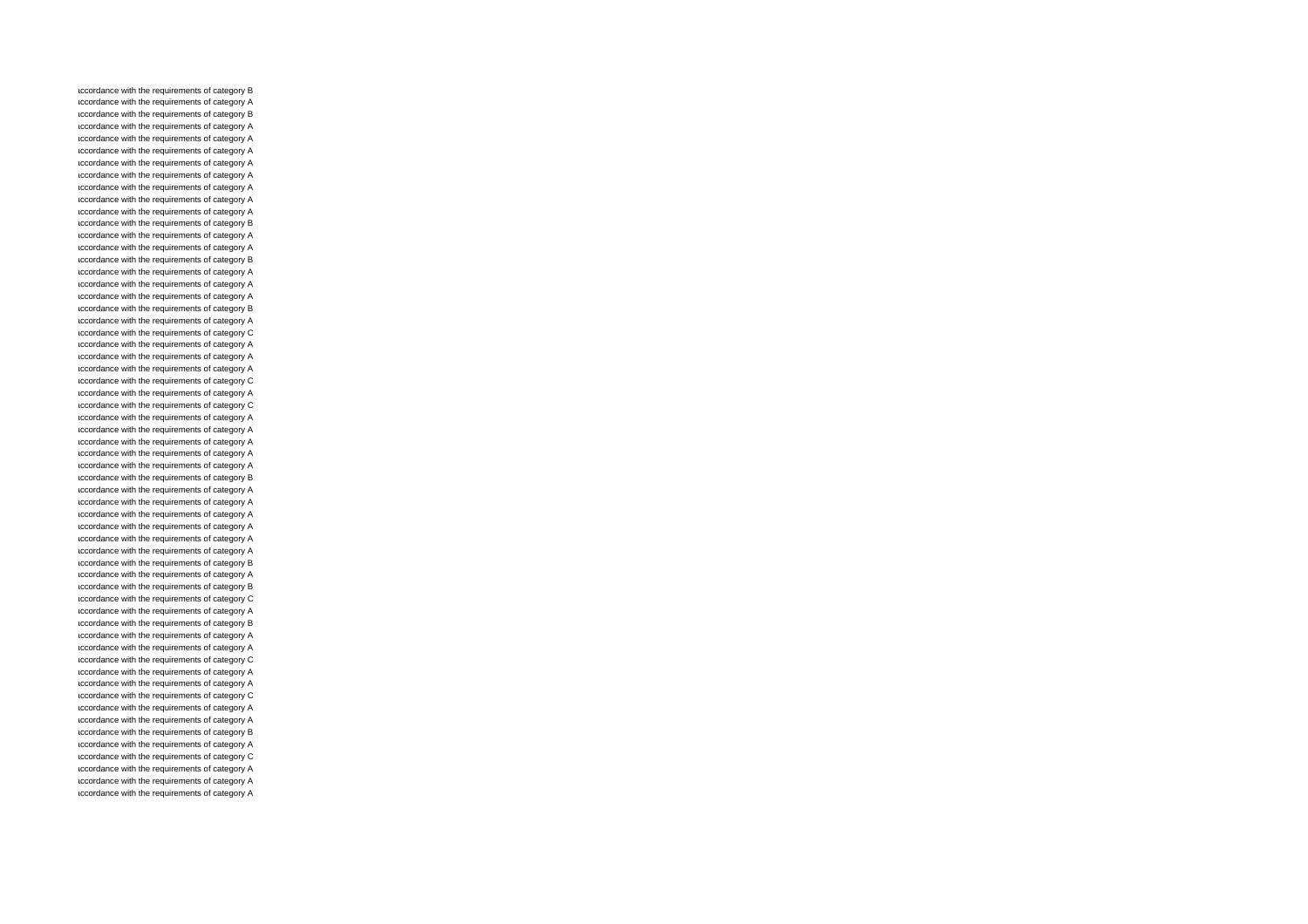accordance with the requirements of category B accordance with the requirements of category A accordance with the requirements of category B accordance with the requirements of category A accordance with the requirements of category A accordance with the requirements of category B accordance with the requirements of category A accordance with the requirements of category B accordance with the requirements of category A accordance with the requirements of category A accordance with the requirements of category A accordance with the requirements of category A accordance with the requirements of category A accordance with the requirements of category A accordance with the requirements of category B accordance with the requirements of category A accordance with the requirements of category B accordance with the requirements of category A accordance with the requirements of category A accordance with the requirements of category A accordance with the requirements of category A accordance with the requirements of category A accordance with the requirements of category A accordance with the requirements of category A accordance with the requirements of category B accordance with the requirements of category A accordance with the requirements of category A accordance with the requirements of category A accordance with the requirements of category A accordance with the requirements of category A accordance with the requirements of category B accordance with the requirements of category A accordance with the requirements of category A accordance with the requirements of category A accordance with the requirements of category A accordance with the requirements of category A accordance with the requirements of category A accordance with the requirements of category C accordance with the requirements of category A accordance with the requirements of category A accordance with the requirements of category A accordance with the requirements of category B accordance with the requirements of category B accordance with the requirements of category B accordance with the requirements of category A accordance with the requirements of category A accordance with the requirements of category A accordance with the requirements of category A accordance with the requirements of category A accordance with the requirements of category A accordance with the requirements of category A accordance with the requirements of category A accordance with the requirements of category A accordance with the requirements of category A accordance with the requirements of category A accordance with the requirements of category A accordance with the requirements of category A accordance with the requirements of category A accordance with the requirements of category A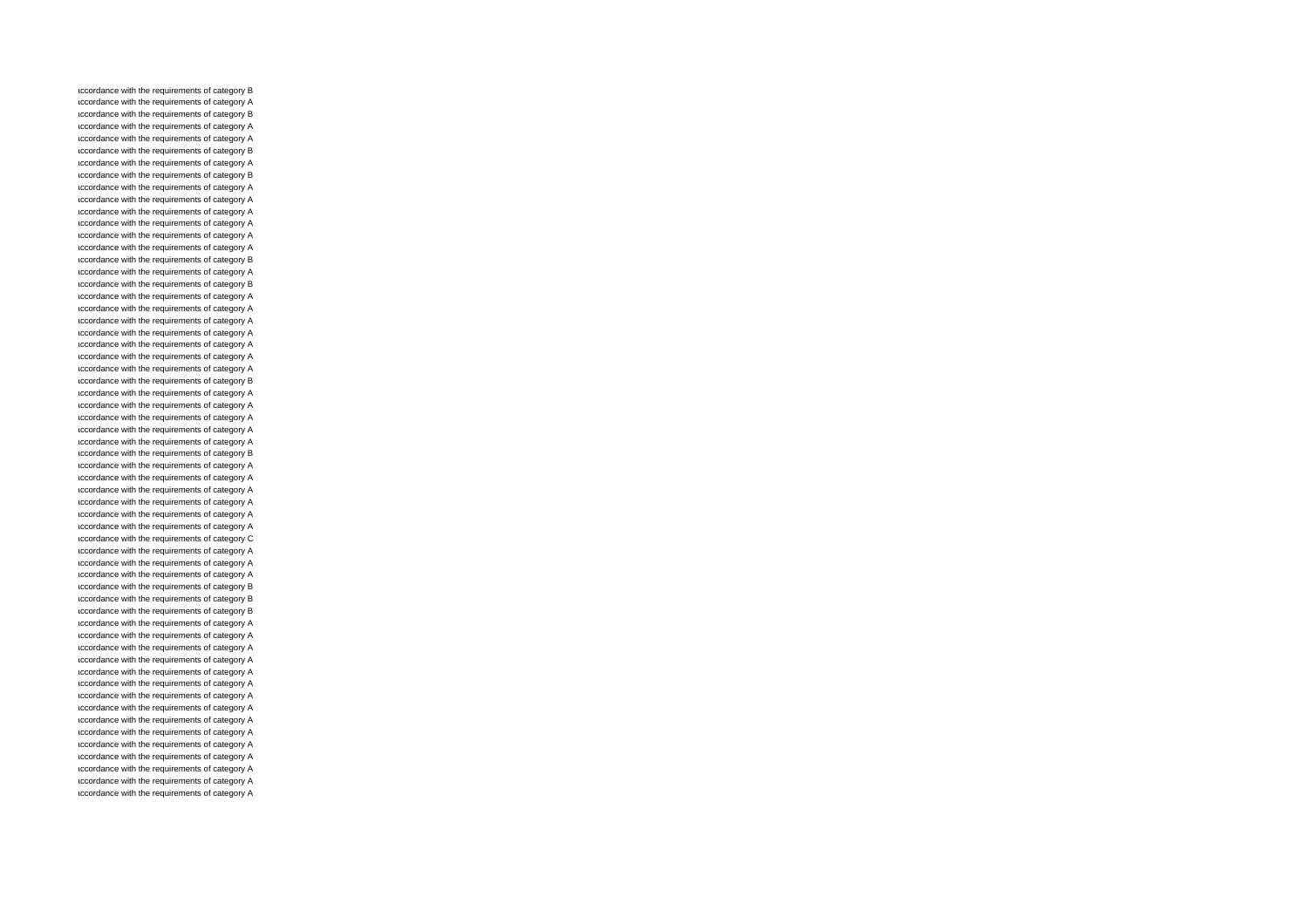accordance with the requirements of category A accordance with the requirements of category A accordance with the requirements of category A accordance with the requirements of category A accordance with the requirements of category A accordance with the requirements of category A accordance with the requirements of category A accordance with the requirements of category A accordance with the requirements of category B accordance with the requirements of category B accordance with the requirements of category A accordance with the requirements of category C accordance with the requirements of category A accordance with the requirements of category A accordance with the requirements of category A accordance with the requirements of category C accordance with the requirements of category A accordance with the requirements of category A accordance with the requirements of category A accordance with the requirements of category A accordance with the requirements of category B accordance with the requirements of category A accordance with the requirements of category A accordance with the requirements of category A accordance with the requirements of category C accordance with the requirements of category A accordance with the requirements of category A accordance with the requirements of category A accordance with the requirements of category A accordance with the requirements of category A accordance with the requirements of category C accordance with the requirements of category A accordance with the requirements of category A accordance with the requirements of category A accordance with the requirements of category A accordance with the requirements of category C accordance with the requirements of category A accordance with the requirements of category C accordance with the requirements of category B accordance with the requirements of category A accordance with the requirements of category C accordance with the requirements of category A accordance with the requirements of category A accordance with the requirements of category A accordance with the requirements of category A accordance with the requirements of category C accordance with the requirements of category A accordance with the requirements of category B accordance with the requirements of category A accordance with the requirements of category A accordance with the requirements of category A accordance with the requirements of category A accordance with the requirements of category A accordance with the requirements of category A accordance with the requirements of category A accordance with the requirements of category A accordance with the requirements of category A accordance with the requirements of category A accordance with the requirements of category C